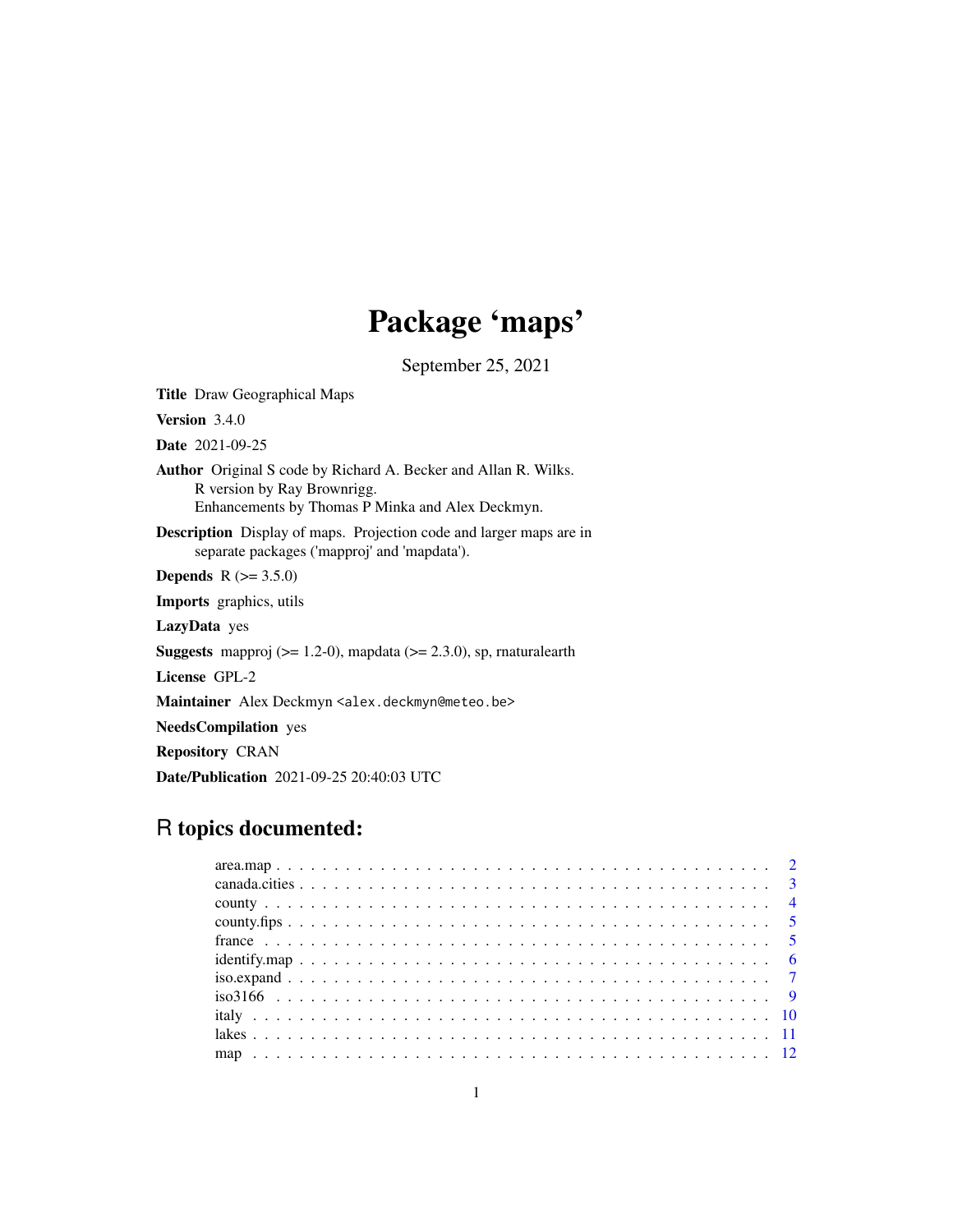#### <span id="page-1-0"></span>2 area.map area.org and the contract of the contract of the contract of the contract of the contract of the contract of the contract of the contract of the contract of the contract of the contract of the contract of the co

| map.axes    |     |
|-------------|-----|
|             | 17  |
|             | 19  |
|             | 20  |
|             | 21  |
|             | 22  |
| nz          | 23  |
| ozone       | 24  |
|             | 24  |
|             | -26 |
|             | 27  |
| state.carto | 28  |
|             | 29  |
|             | -29 |
|             | 30  |
|             | -31 |
|             | 32  |
|             | -33 |
|             | -34 |

#### **Index** [36](#page-35-0)

area.map *Area of projected map regions*

### Description

Computes the areas of regions in a projected map.

### Usage

 $area.map(m, regions = "." , squareTRUE, ...)$ 

### Arguments

| m        | a map object containing named polygons (created with $fill = TRUE$ ). |
|----------|-----------------------------------------------------------------------|
| regions  | a character vector naming one of more regions, as in map.             |
| sami     | If TRUE, measure area in square miles. Otherwise keep the units of m. |
| $\cdots$ | additional arguments to match.map                                     |

### Details

The area of each matching region in the map is computed, and regions which match the same element of regions have their areas combined. Each region is assumed planar, with vertices specified by the x and y components of the map object.

The correct use of this function is to first use [map](#page-11-1) to create polygons and project the coordinates onto a plane, then apply area.map to compute the area of the projected regions. If the projection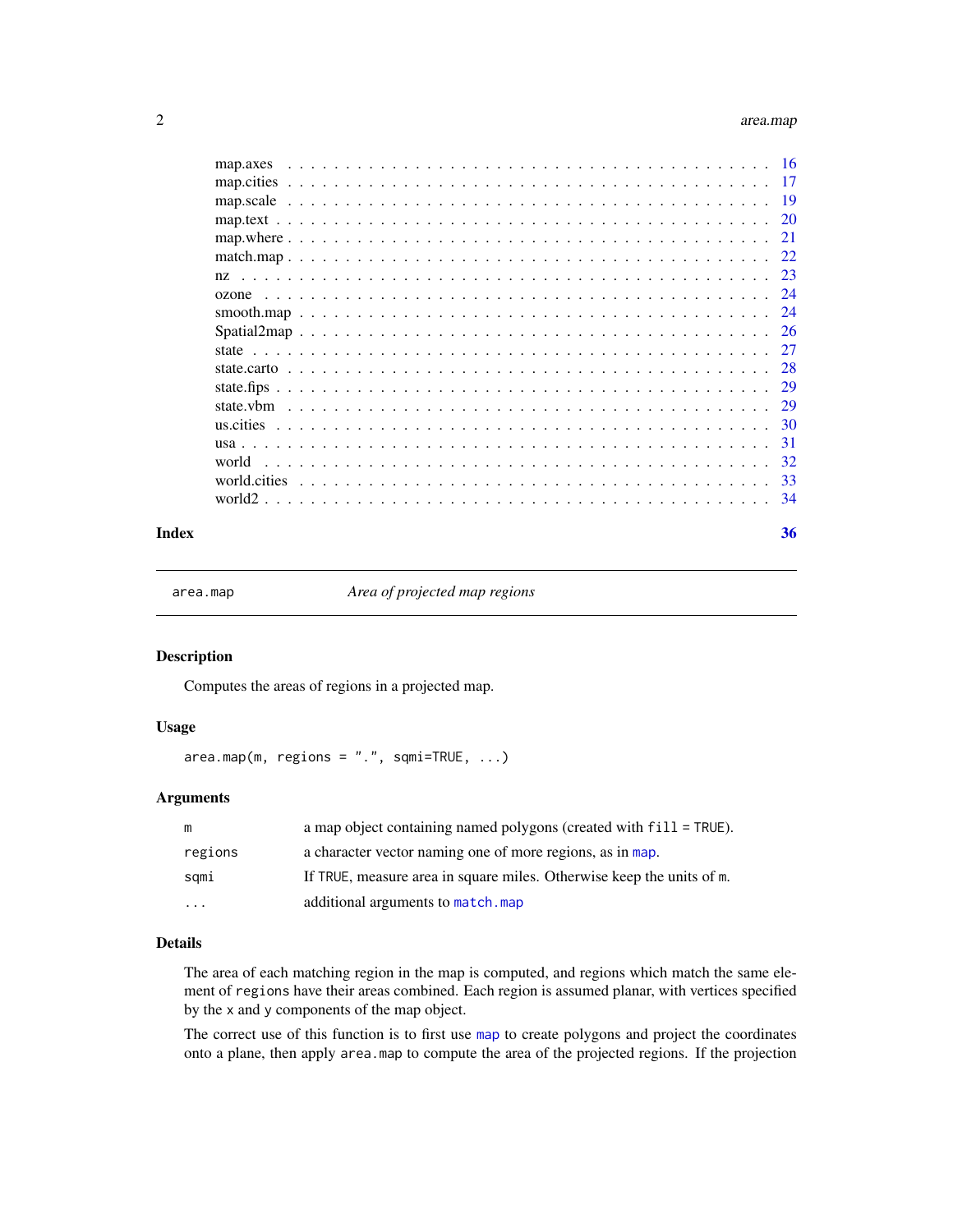#### <span id="page-2-0"></span>canada.cities 3

is area-preserving (such as albers), then these areas will match the area on the globe, up to a constant. To get an absolute area in square miles, the sqmi option will scale the result, depending on the projection.

The coordinates from [map](#page-11-1) are affected by its resolution argument, so use resolution=0 for the most accurate areas.

#### Value

a named vector of region areas.

### **NOTE**

The sqmi option assumes the coordinates have been projected with the [mapproject](#page-0-0) function.

#### Author(s)

Tom Minka

### See Also

area.polygon, apply.polygon

#### Examples

```
# because the projection is rectangular, these are not true areas on the globe.
m = map("state", fill = TRUE, plot = FALSE)area.map(m)
area.map(m, ".*dakota")
area.map(m, c("North Dakota", "South Dakota"))
if(require(mapproj)) {
  # true areas on the globe
  m = map("state", proj="bonne", param=45, fill=TRUE, plot=FALSE)
  # North Dakota is listed as 70,704 square miles
  area.map(m, "North Dakota")
}
```
<span id="page-2-1"></span>canada.cities *Database of Canadian cities*

### Description

This database is of Canadian cities of population greater than about 1,000. Also included are province capitals of any population size.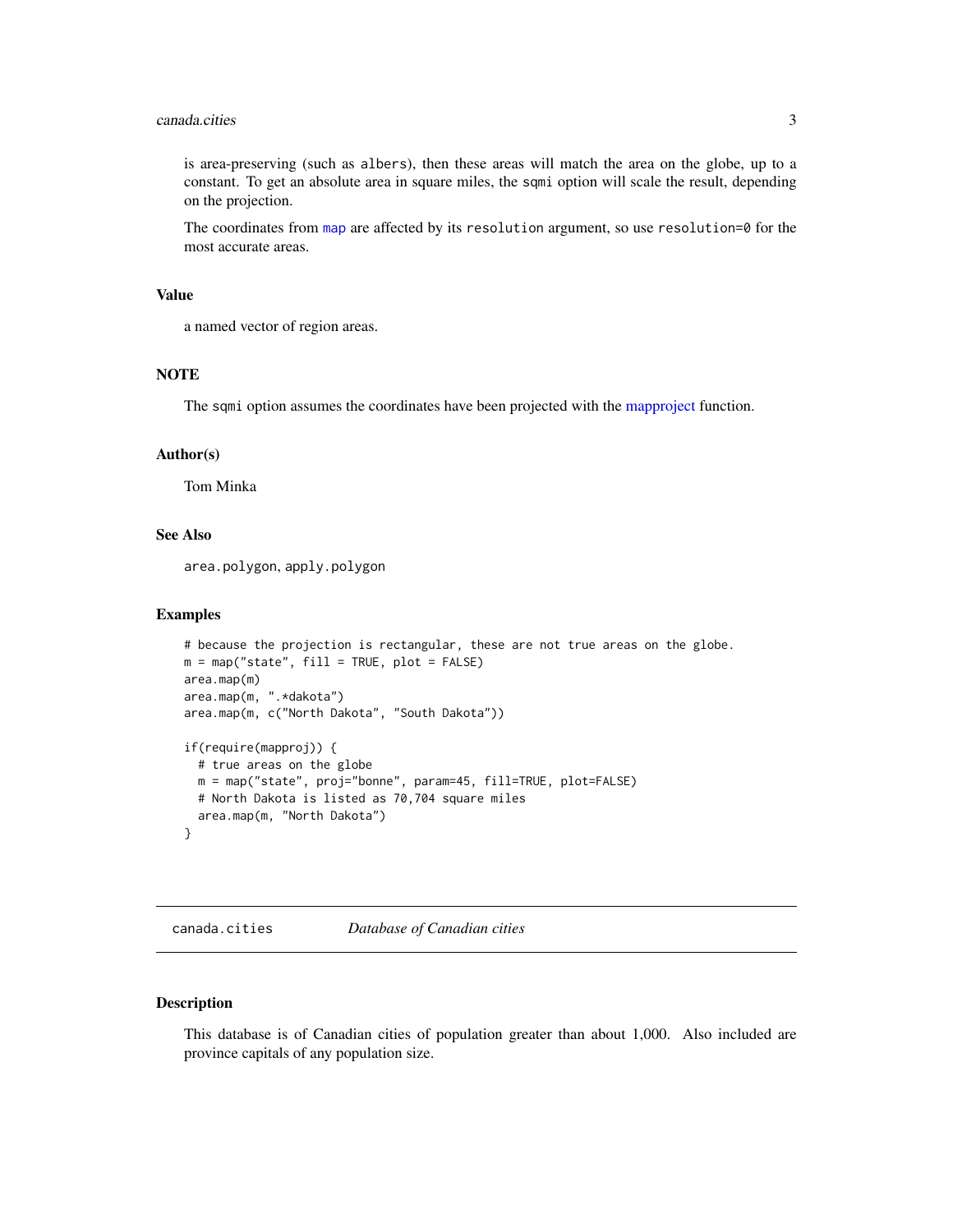<span id="page-3-0"></span>A list with 6 components, namely "name", "country.etc", "pop", "lat", "long", and "capital", containing the city name, the province abbreviation, approximate population (as at January 2006), latitude, longitude and capital status indication (0 for non-capital, 1 for capital, 2 for provincial capital.

#### **NOTE**

Some of the city names may be out of date. Please send any corrections to the package maintainer.

#### See Also

[map.cities](#page-16-1)

<span id="page-3-1"></span>county *United States County Map*

### **Description**

This database produces a map of the counties of the United States mainland generated from US Department of the Census data (see the reference).

#### Usage

data(countyMapEnv)

### Format

The data file is merely a character string which specifies the name of an environment variable which contains the base location of the binary files used by the map drawing functions. This environment variable (R\_MAP\_DATA\_DIR for the datasets in the maps package) is set at package load time *if it does not already exist*. Hence setting the environment variable before loading the package can override the default location of the binary datasets.

### References

Richard A. Becker, and Allan R. Wilks, "Maps in S", *AT\&T Bell Laboratories Statistics Research Report [93.2], 1993.*

Richard A. Becker, and Allan R. Wilks, "Constructing a Geographical Database", *AT\&T Bell Laboratories Statistics Research Report [95.2], 1995.*

US Department of Commerce, Census Bureau, *County Boundary File,* computer tape, available from Customer Services, Bureau of the Census, Washingdon DC 20233.

#### See Also

[map](#page-11-1).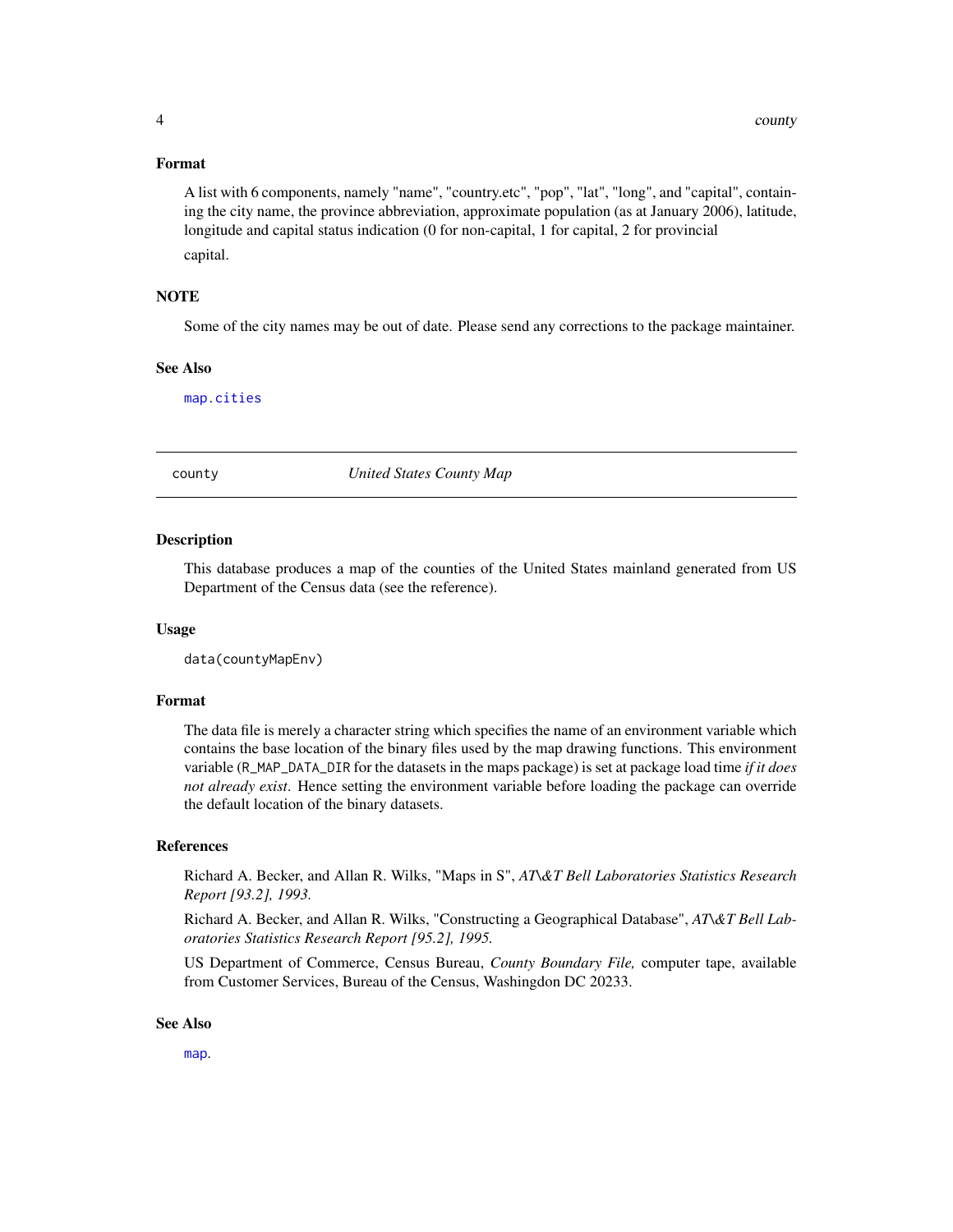#### <span id="page-4-0"></span>county.fips 5

### Examples

map('county', 'iowa', fill = TRUE, col = palette())

<span id="page-4-1"></span>county.fips *FIPS county codes for US County Map*

#### Description

A database matching FIPS codes to maps package county and state names.

#### Usage

data(county.fips)

### Format

A list with 2 components, namely "fips" and "polyname", containing the FIPS number and respective state or county polygon name. Note that "fips" is represented as an integer, so any leading zero (which is part of the fips code) is not shown by default.

### See Also

[state.fips](#page-28-1)

france *France Map*

#### **Description**

This france database comes from the NUTS III (Tertiary Administrative Units of the European Community) database of the United Nations Environment Programme (UNEP) GRID-Geneva data sets. These were prepared around 1989, and so may be somewhat out of date.

Users of data sets supplied through UNEP/GRID are requested to incorporate in output products and reports acknowledgements to the originator of the data and to the fact that they were acquired through UNEP/GRID. Appropriate wording may be "UNESCO (1987) through UNEP/GRID-Geneva".

#### Usage

data(franceMapEnv)

### Format

The data file is merely a character string which specifies the name of an environment variable which contains the base location of the binary files used by the map drawing functions. This environment variable (R\_MAP\_DATA\_DIR for the datasets in the maps package) is set at package load time *if it does not already exist*. Hence setting the environment variable before loading the package can override the default location of the binary datasets.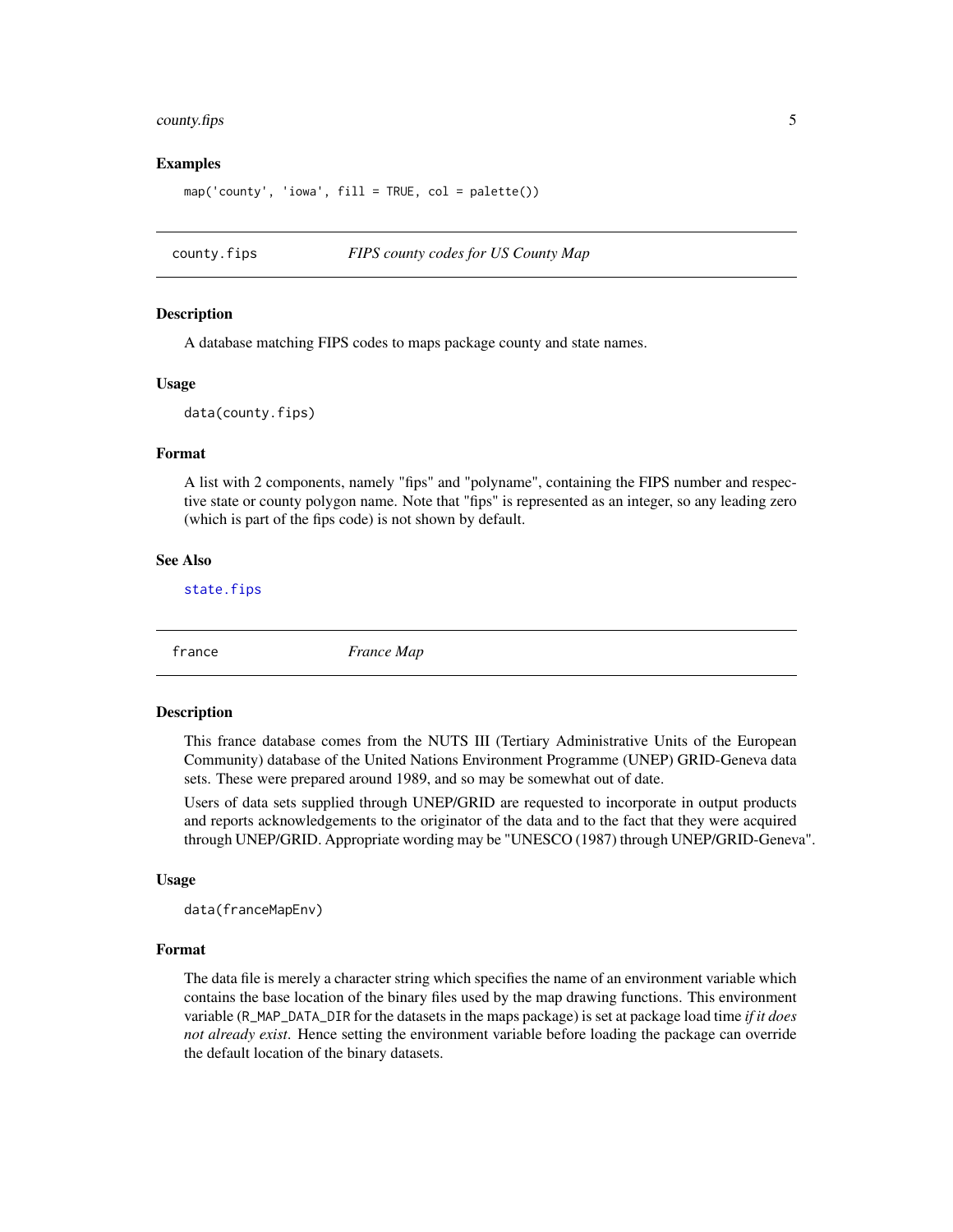### <span id="page-5-0"></span>Details

This map database can now easily be replaced by data taken directly from free sources, e.g. Natural Earth (see example).

### References

Richard A. Becker, and Allan R. Wilks, "Maps in S", *AT\&T Bell Laboratories Statistics Research Report [93.2], 1993.*

Richard A. Becker, and Allan R. Wilks, "Constructing a Geographical Database", *AT\&T Bell Laboratories Statistics Research Report [95.2], 1995.*

#### See Also

[map](#page-11-1)

### Examples

```
map('france', fill = TRUE, col = 1:10)
# replace by a public domain map at higher resolution:
# fr1 <- rnaturalearth::ne_states("france")
# this still includes overseas domains, so we remove those:
# france2 <- map(fr1, xlim=c(-20, 20), ylim=c(30, 60), lforce="e",
# fill=TRUE, plot=FALSE)
```
identify.map *Identify regions on a map*

### Description

Identifies the map regions clicked by the user.

#### Usage

```
## S3 method for class 'map'
identity(x, n = 1, index = FALSE, ...)
```
#### Arguments

| $\mathsf{x}$            | a map object containing named polygons.                          |
|-------------------------|------------------------------------------------------------------|
| n                       | the number of clicks to wait for.                                |
| index                   | If TRUE, returns the index of the polygon, rather than its name. |
| $\cdot$ $\cdot$ $\cdot$ | additional arguments passed to identify.default.                 |

### Details

The current algorithm is somewhat crude — selects the region whose centroid is closest to the click. A more sophisticated approach would use [map.where](#page-20-1).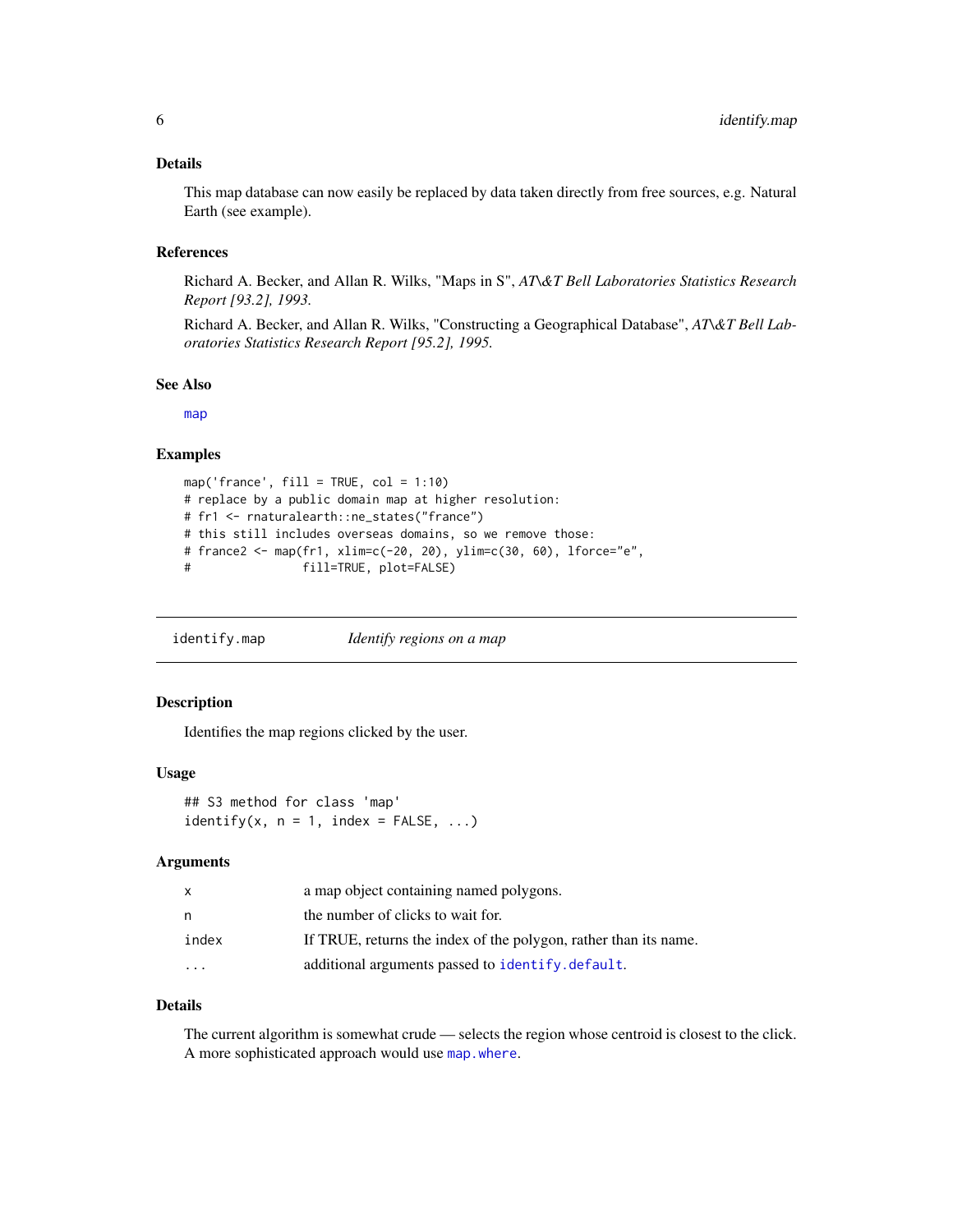### <span id="page-6-0"></span>iso.expand 7

### Value

a character vector of length n, naming the selected regions.

### Author(s)

Tom Minka

### See Also

[identify](#page-0-0), [map.where](#page-20-1)

### Examples

```
identify(map("state", fill = TRUE, col = 0))
if(require(mapproj))
 identity(map("world", proj = "lagrange", fill = TRUE, col = 0, wrap=c(-180,180,-90)))
```
<span id="page-6-1"></span>iso.expand *Identify countries by ISO 3166 codes (2 or 3 letters) or by Sovereignty.*

### Description

This data set and the simple look-up functions allow to build lists of counrtries for the world map.

### Usage

iso.expand(a, regex=TRUE) sov.expand(sov, regex=TRUE) iso.alpha(x, n=2)

### Arguments

| a     | A vector of ISO codes. All elements should have the same length, either 2 or 3<br>letters. Not case sensitive.                                                                                                                                                           |
|-------|--------------------------------------------------------------------------------------------------------------------------------------------------------------------------------------------------------------------------------------------------------------------------|
| SOV   | A vector of country names. The result is a list of all countries that fall under<br>their sovereignty. Case sensitive, must fit completeley.                                                                                                                             |
| regex | If TRUE (default), the return vector has the same length as the input (a or sov),<br>but the entries may be regular expressions. If FALSE, the result is a vector of<br>polygon names. This may be more readable, but the return vector may be longer<br>than the input. |
| X     | Vector of country names, may include colons.                                                                                                                                                                                                                             |
| n     | An integer identitying which ISO code is required. Allowed values are 2 and 3.                                                                                                                                                                                           |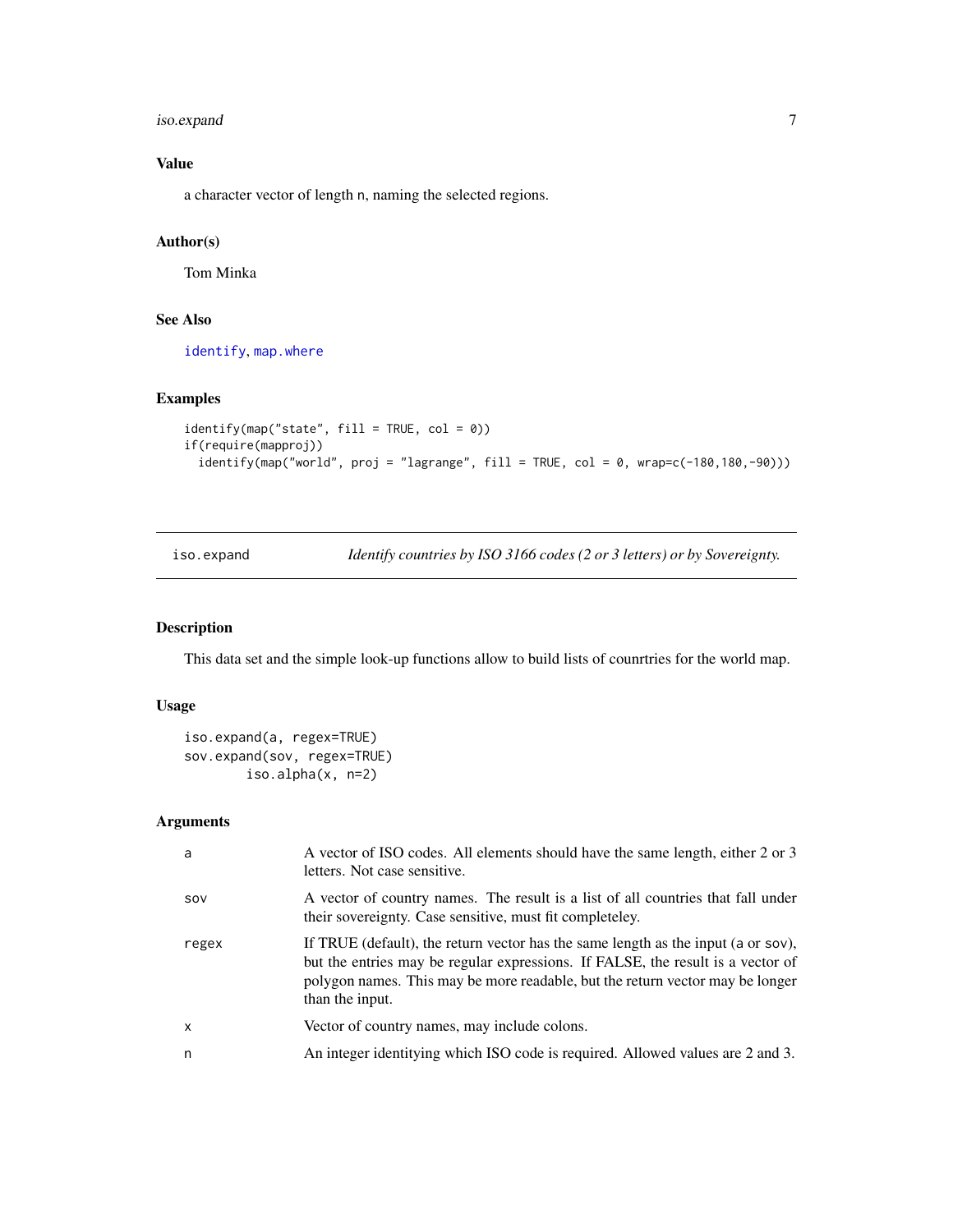### <span id="page-7-0"></span>Details

The ISO 3166-1 standard identifies countries by a 2 and 3 letter codes. iso.expand translates these codes into the country names as used by the world data base. iso.alpha does the reverse. Some countries have different ISO codes for different regions (e.g. China:Hong Kong has ISO code HK). In such cases, iso.alpha will return the main code, but iso.expand will return a regular expression that excludes some parts.

### Value

iso.expand returns vector of country names. When used as input for map it will plot all the countries as identified either by their sovereignty or by ISO codes. If regex=FALSE the length of the vector may be shorter or longer than the input. If regex=TRUE, the results are concatenated in regular expressions. This format is less readable, but can be used as input e.g. for match.map. iso.alpha always returns a vector of the same length as the input, containing the 2- or 3-letter codes.

### **NOTE**

These functions use regular expressions and the results will often not work well with map(..., exact=TRUE).

#### References

[https://en.wikipedia.org/wiki/ISO\\_3166-1\\_alpha-2](https://en.wikipedia.org/wiki/ISO_3166-1_alpha-2)

#### See Also

[match.map](#page-21-1),[map.text](#page-19-1),[iso3166](#page-8-1)

#### Examples

# France and all its overseas departments, territories etc. sov.expand("France") # France and all its overseas departments, territories etc.

```
# Canary Islands are not included in map("Spain")
iso.expand("ES")
map(regions=sov.expand("Spain"))
```

```
# draw a map with ISO codes as labels:
wm <- map("world", fill=TRUE, col=0, xlim=c(-10,40), ylim=c(30,60))
# take out islands, but you loose e.g. UK, New Zealand, small island states
nam <- grep(":", wm$names, inv=TRUE, val=TRUE)
# ad ISO codes as label
map.text(wm, regions=nam, label=iso.alpha(nam), col=2, exact=TRUE, add=TRUE)
```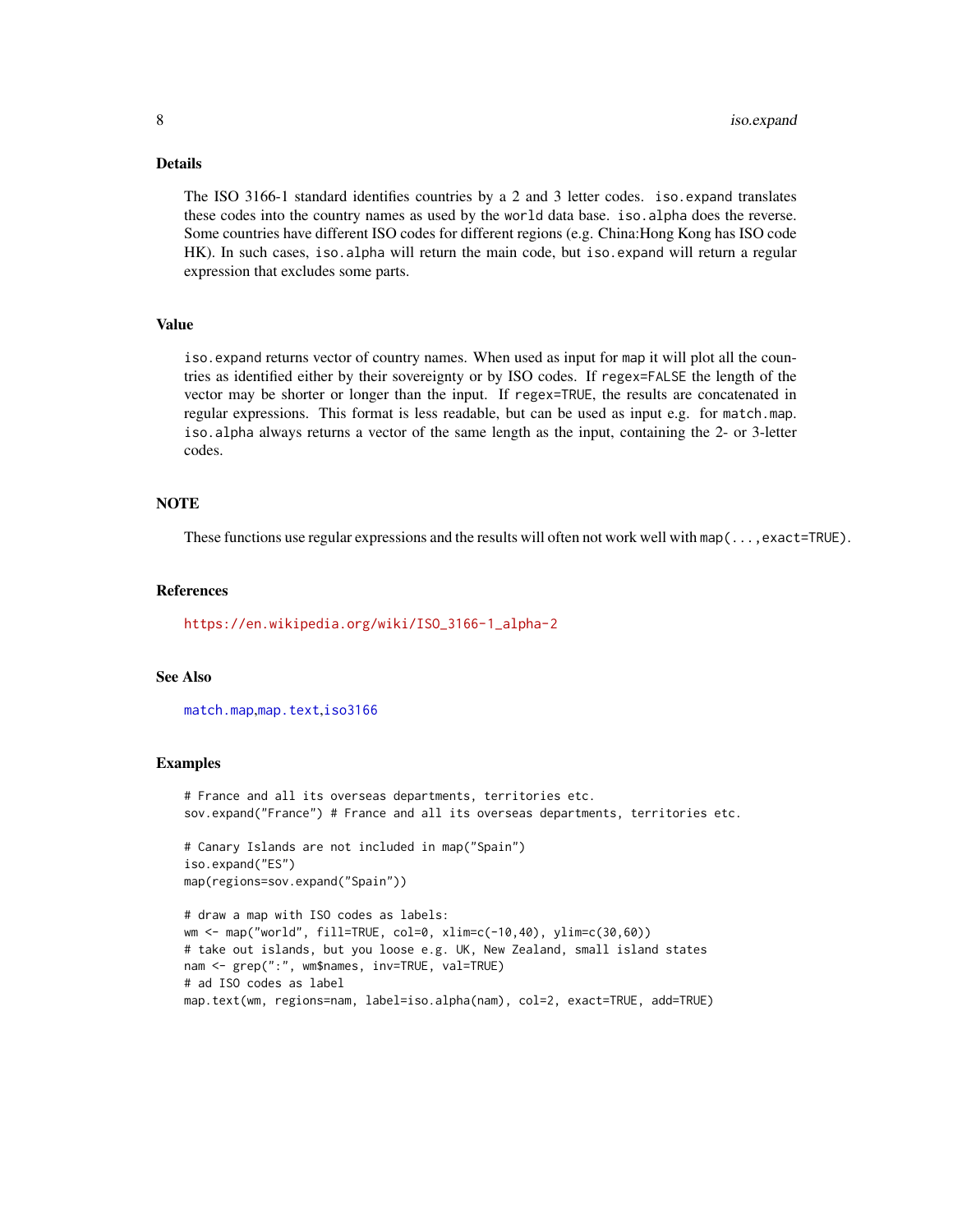<span id="page-8-1"></span><span id="page-8-0"></span>

This data set lists all ISO3166 country codes and the sovereignty for each country in the list. Some entries are regular expressions.

#### Format

A data frame with 5 columns: "a2", "a3", "name", "mapname", "sovereignty". These contain the 2 and 3-letter ISO code, the official name, the (possibly shorter) name used in the map data base, and the sovereign country.

#### Details

The ISO 3166-1 standard identifies countries by a 2 and 3 letter codes. This table listst these for all countries on the world map. This data set also serves as basis for the function iso.expand() and its siblings.

### **NOTE**

Some countries have different ISO codes for some regions. To deal with such particular cases, the "mapname" column may sometimes contain (perl-style) regular expressions rather than simply a country name. For instance, "FI" has mapname "Finland(?!:Aland)", because the Aland islands have a different ISO code. Other codes may appear in two rows if certain parts of countries are not written with the main country as base name. Usually, that is for compatibility with the legacy world data base.

### References

[https://en.wikipedia.org/wiki/ISO\\_3166-1\\_alpha-2](https://en.wikipedia.org/wiki/ISO_3166-1_alpha-2)

### See Also

[iso.expand](#page-6-1)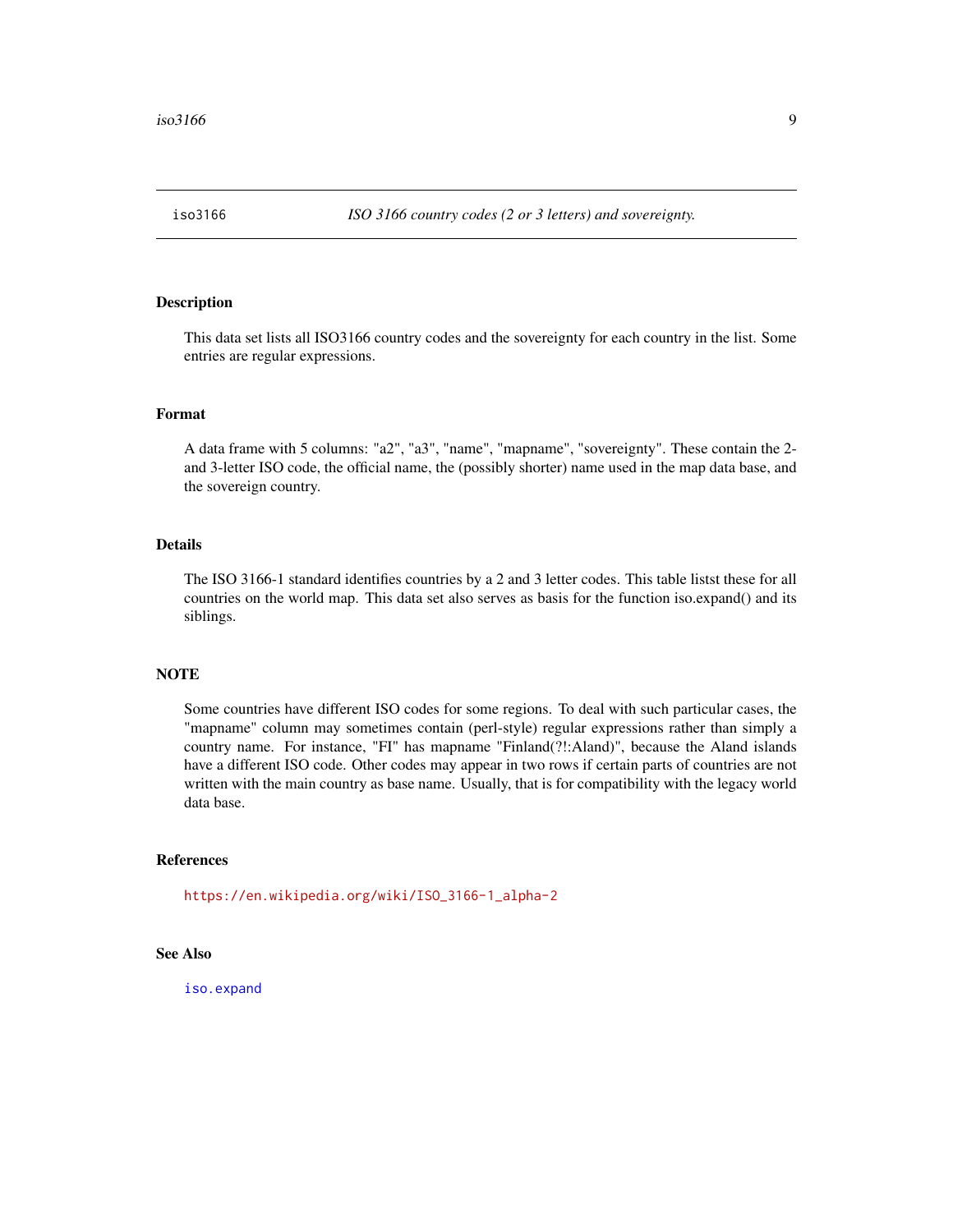<span id="page-9-0"></span>italy *Italy Map*

#### Description

This italy database comes from the NUTS III (Tertiary Administrative Units of the European Community) database of the United Nations Environment Programme (UNEP) GRID-Geneva data sets. These were prepared around 1989, and so may be somewhat out of date.

Users of data sets supplied through UNEP/GRID are requested to incorporate in output products and reports acknowledgements to the originator of the data and to the fact that they were acquired through UNEP/GRID. Appropriate wording may be "UNESCO (1987) through UNEP/GRID-Geneva".

#### Usage

data(italyMapEnv)

### Format

The data file is merely a character string which specifies the name of an environment variable which contains the base location of the binary files used by the map drawing functions. This environment variable (R\_MAP\_DATA\_DIR for the datasets in the maps package) is set at package load time *if it does not already exist*. Hence setting the environment variable before loading the package can override the default location of the binary datasets.

#### References

Richard A. Becker, and Allan R. Wilks, "Maps in S", *AT\&T Bell Laboratories Statistics Research Report [93.2], 1993.*

Richard A. Becker, and Allan R. Wilks, "Constructing a Geographical Database", *AT\&T Bell Laboratories Statistics Research Report [95.2], 1995.*

#### See Also

[map](#page-11-1)

### Examples

 $map('italy', fill = TRUE, col = 1:10)$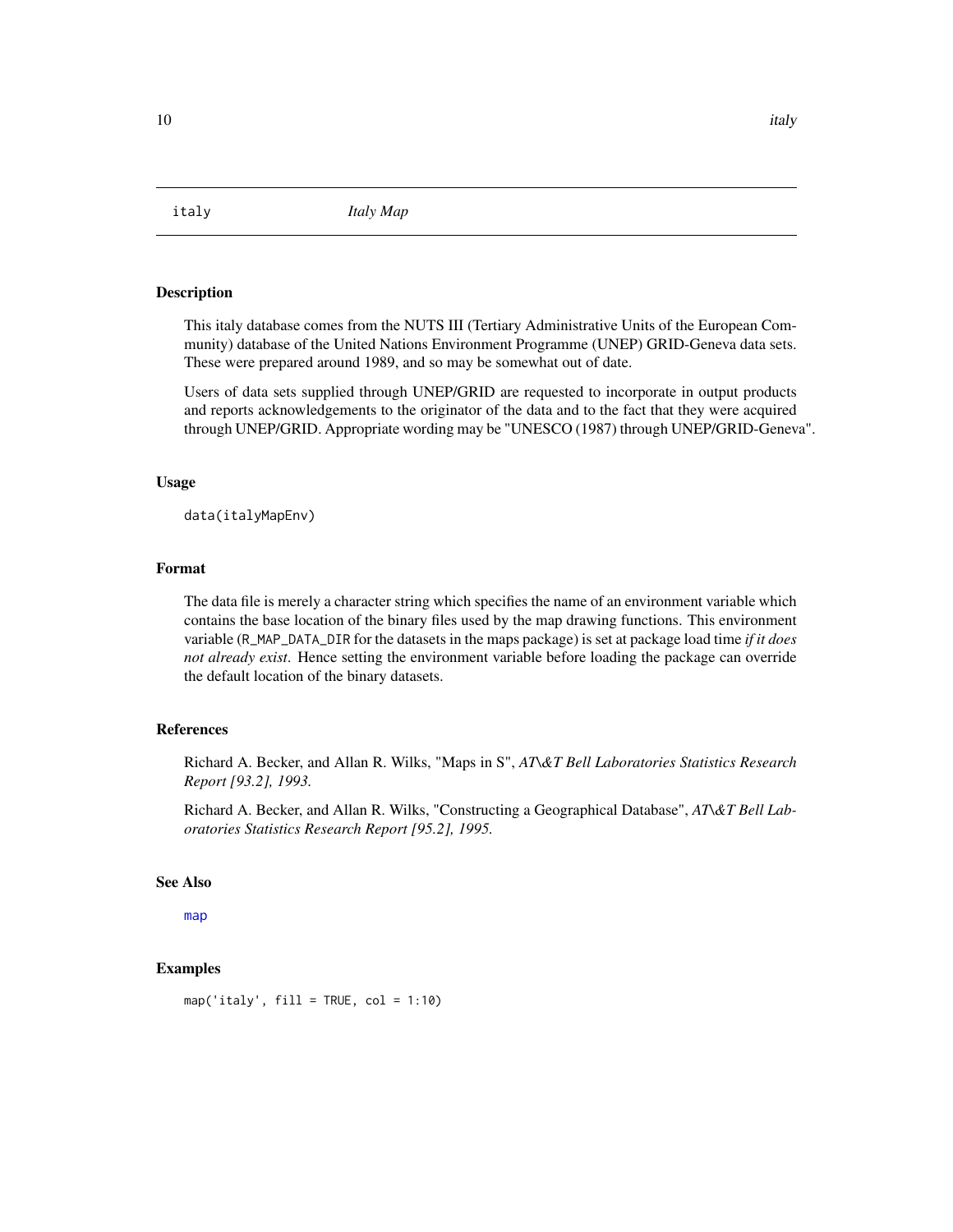<span id="page-10-1"></span><span id="page-10-0"></span>

This database contains a selection of large lakes (and islands within) taken from the Natural Earth 1:50m map, the same data source as the (v3.0) world map. The lake boundaries are consistent with the 'world' database.

#### Usage

data(lakesMapEnv)

### Format

The data file is merely a character string which specifies the name of an environment variable which contains the base location of the binary files used by the map drawing functions. This environment variable (R\_MAP\_DATA\_DIR for the datasets in the maps package) is set at package load time *if it does not already exist*. Hence setting the environment variable before loading the package can override the default location of the binary datasets.

### Source

The data in this data base is derived from the public domain GIS project Natural Earth, the file "ne\_50m\_lakes". The Natural Earth data set is available from [https://www.naturalearthdata.](https://www.naturalearthdata.com) [com](https://www.naturalearthdata.com).

### References

*Natural Earth project* <https://www.naturalearthdata.com>

### See Also

[map](#page-11-1).

```
map('world')
map('lakes', add=TRUE, fill=TRUE, col='white', boundary='black')
```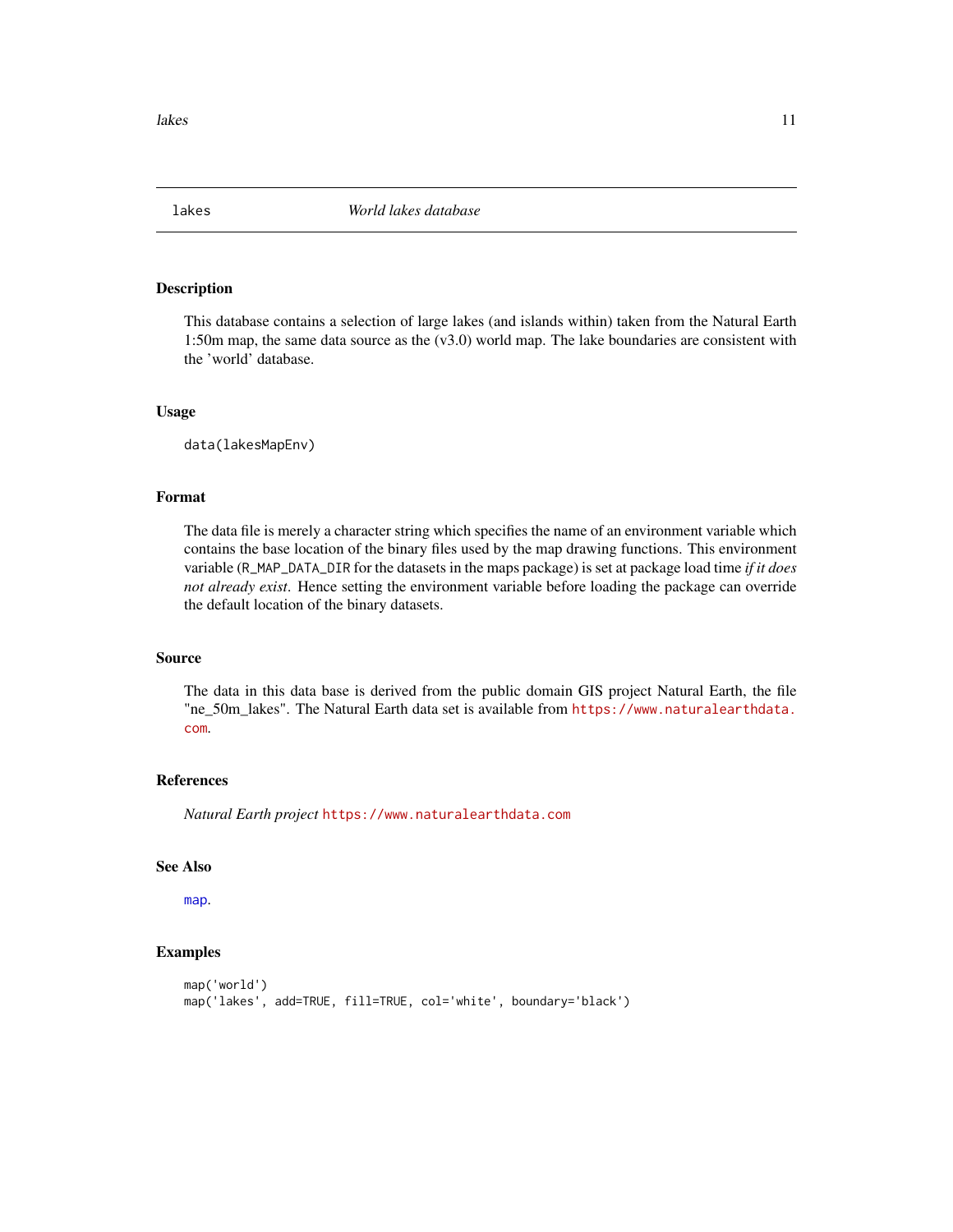<span id="page-11-1"></span><span id="page-11-0"></span>Draw lines and polygons as specified by a map database.

### Usage

```
map(database = "world", regions = ".", exact = FALSE, boundary = TRUE,
  interior = TRUE, projection = "", parameters = NULL, orientation = NULL,
 fill = FALSE, col = 1, plot = TRUE, add = FALSE, namesonly = FALSE,xlim = NULL, ylim = NULL, wrap = FALSE, resolution = if (plot) 1 else 0,
 type = "l", bg = par("bg"), mar = c(4.1, 4.1, par("mar")[3], 0.1),
 myborder = 0.01, namefield="name", lforce="n", ...)
```
### Arguments

| database | character string naming a geographical database, a list of x, y, and names ob-<br>tained from a previous call to map or a spatial object of class SpatialPolygons<br>or SpatialLines. The string choices include a world map, three USA databases<br>(usa, state, county), and more (type help(package='maps') to see the pack-<br>age index). If the requied database is in a different package that has not been<br>attached, the string may be started with "packagename::". The location of the<br>map databases may be overridden by setting the R_MAP_DATA_DIR environment<br>variable.                                                                                                                                                                                                        |
|----------|------------------------------------------------------------------------------------------------------------------------------------------------------------------------------------------------------------------------------------------------------------------------------------------------------------------------------------------------------------------------------------------------------------------------------------------------------------------------------------------------------------------------------------------------------------------------------------------------------------------------------------------------------------------------------------------------------------------------------------------------------------------------------------------------------|
| regions  | character vector that names the polygons to draw. Each database is composed of<br>a collection of polygons, and each polygon has a unique name. When a region<br>is composed of more than one polygon, the individual polygons have the name<br>of the region, followed by a colon and a qualifier, as in michigan: north and<br>michigan: south. Each element of regions is matched against the polygon<br>names in the database and, according to exact, a subset is selected for drawing.<br>The regions may also be defined using (perl) regular expressions. This makes<br>it possible to use 'negative' expressions like "Norway(?!: Svalbard)", which<br>means Norway and all islands except Svalbard. All entries are case insensitive.<br>The default selects all polygons in the database. |
| exact    | If TRUE, only exact matches with regions are selected for drawing. If FALSE,<br>each element of regions is matched as a regular expression against the polygon<br>names in the database and all matches are selected for drawing.                                                                                                                                                                                                                                                                                                                                                                                                                                                                                                                                                                    |
| boundary | If FALSE, boundary segments are not drawn. A boundary segment is a line seg-<br>ment of the map that bounds only one of the polygons to be drawn. This argu-<br>ment is ignored if fill is TRUE.                                                                                                                                                                                                                                                                                                                                                                                                                                                                                                                                                                                                     |
| interior | If FALSE, interior segments are not drawn. An interior segment is a line segment<br>of the map that bounds two of the polygons to be drawn. This argument is<br>ignored if fill is TRUE.                                                                                                                                                                                                                                                                                                                                                                                                                                                                                                                                                                                                             |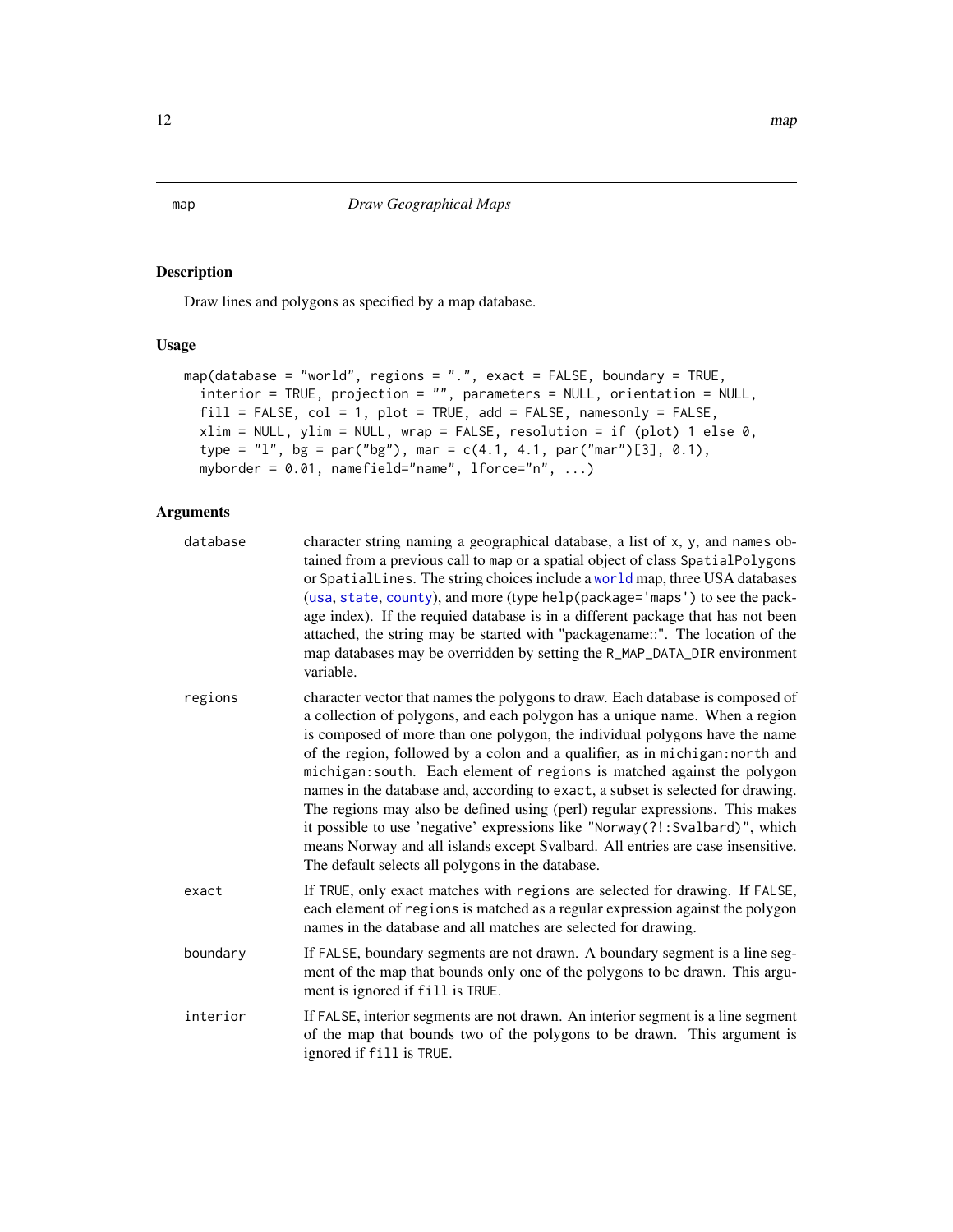- <span id="page-12-0"></span>projection character string that names a map projection to use. See [mapproject](#page-0-0) (in the mapproj library). The default is to use a rectangular projection with the aspect ratio chosen so that longitude and latitude scales are equivalent at the center of the picture.
- parameters numeric vector of parameters for use with the projection argument. This argument is optional only in the sense that certain projections do not require additional parameters. If a projection does require additional parameters, these must be given in the parameters argument.
- orientation a vector c(latitude, longitude, rotation) describing where the map should be centered and a clockwise rotation (in degrees) about this center.
- fill logical flag that says whether to draw lines or fill areas. If FALSE, the lines bounding each region will be drawn (but only once, for interior lines). If TRUE, each region will be filled using colors from the col = argument, and bounding lines are drawn by default using par("fg"). To hide the bounding lines, use border=NA (see ...).
- col vector of colors. If fill is FALSE, the first color is used for plotting all lines, and any other colors are ignored. Otherwise, the colors are matched one-one with the polygons that get selected by the region argument (and are reused cyclically, if necessary). If fill = TRUE, the default boundary line colour is given by par("fg"). To change this, you can use the border argument (see '...'). A color of NA causes the corresponding region to be deleted from the list of polygons to be drawn. Polygon colors are assigned *after* polygons are deleted due to values of the xlim and ylim arguments.
- plot logical flag that specifies whether plotting should be done. If plot is TRUE the return value of map will not be printed automatically .
- add logical flag that specifies whether to add to the current plot. If FALSE, a new plot is begun, and a new coordinate system is set up.
- namesonly If TRUE, the return value will be a character vector of the names of the selected polygons. See the Value section below.
- xlim two element numeric vector giving a range of longitudes, expressed in degrees, to which drawing should be restricted. Longitude is measured in degrees east of Greenwich, so that, in particular, locations in the USA have negative longitude. If fill = TRUE, polygons selected by region must be entirely inside the xlim range. The default value of this argument spans the entire longitude range of the database.
- ylim two element numeric vector giving a range of latitudes, expressed in degrees, to which drawing should be restricted. Latitude is measured in degrees north of the equator, so that, in particular, locations in the USA have positive latitude. If fill = TRUE, polygons selected by region must be entirely inside the ylim range. The default value of this argument spans the entire latitude range of the database.
- wrap Boolean or a numeric vector. If TRUE, lines that cross too far across the map (due to a strange projection) are omitted. If wrap is a vector of length 2 or more, it is interpreted as the longitude range to be used for a global map, e.g.  $c(-180, 180)$  or  $c(0, 360)$ . This wrapping even works when fill=TRUE and is performed before any projection (so the range must always be in degrees).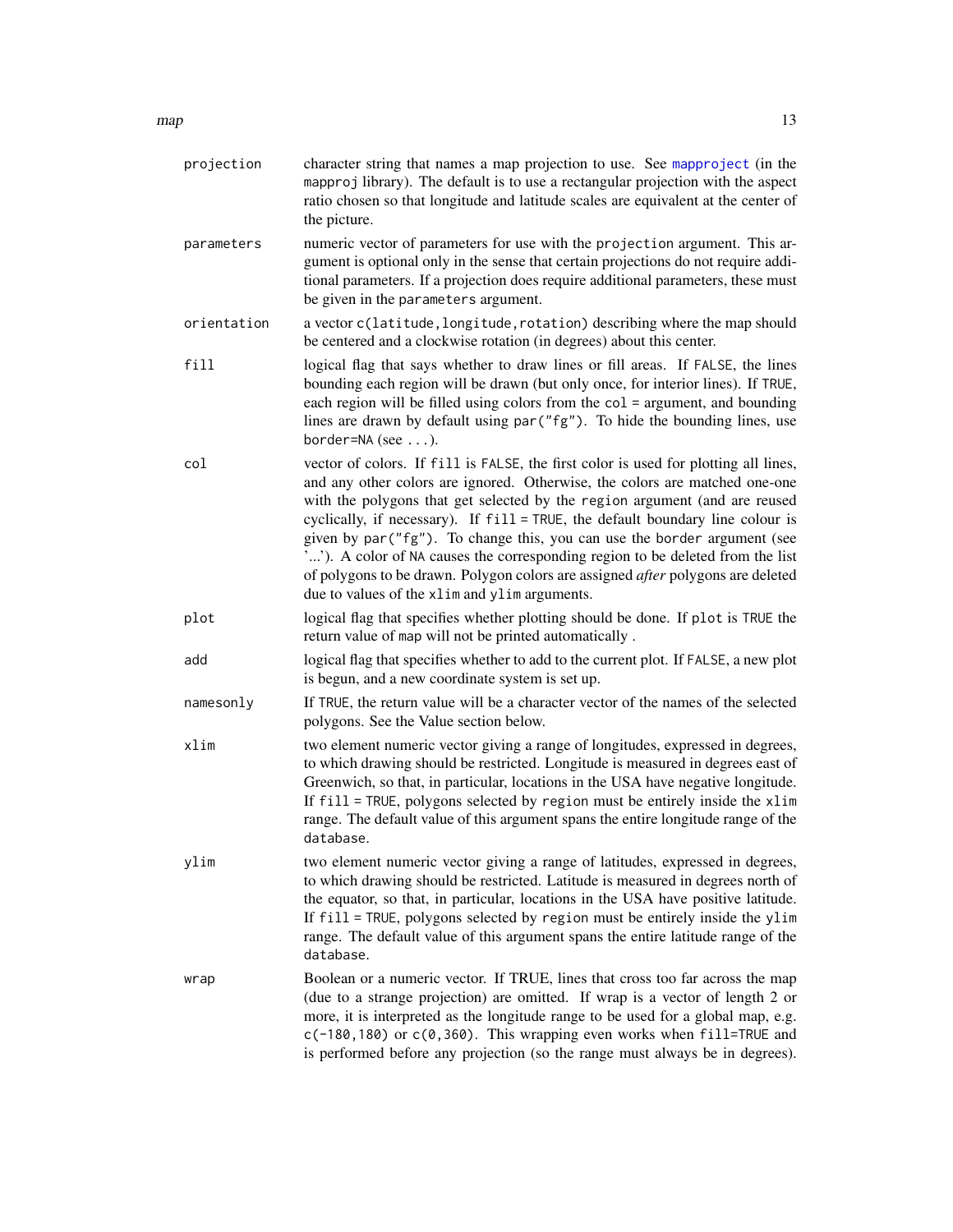<span id="page-13-0"></span>

|            | However, the wrapping is performed after xlim, ylim are applied, so these op-<br>tions should probably never be combined. If there is a third component, this<br>signifies the latitude at which Antarctica will be "closed". The default value is<br>-89.9. Special values are NA (don't draw Antarctica at all) and 0 (draw the line<br>at the latitude of the extremal points, not at a fixed lower latitude).                                                                                                                                                                                                                                                                                                                                                                                                                                                                                                                                                  |
|------------|--------------------------------------------------------------------------------------------------------------------------------------------------------------------------------------------------------------------------------------------------------------------------------------------------------------------------------------------------------------------------------------------------------------------------------------------------------------------------------------------------------------------------------------------------------------------------------------------------------------------------------------------------------------------------------------------------------------------------------------------------------------------------------------------------------------------------------------------------------------------------------------------------------------------------------------------------------------------|
| resolution | number that specifies the resolution with which to draw the map. Resolution 0<br>is the full resolution of the database. Otherwise, just before polylines are plot-<br>ted they are thinned: roughly speaking, successive points on the polyline that<br>are within resolution device pixels of one another are collapsed to a single<br>point (see the Reference for further details). Thinning is not performed if plot<br>= FALSE or when polygons are drawn (fill = TRUE or database is a list of poly-<br>gons).                                                                                                                                                                                                                                                                                                                                                                                                                                              |
| type       | character string that controls drawing of the map. Aside from the default type<br>$=$ "1", the value type = "n" can be used to set up the coordinate system and<br>projection for a map that will be added to in later calls.                                                                                                                                                                                                                                                                                                                                                                                                                                                                                                                                                                                                                                                                                                                                      |
| bg         | background color.                                                                                                                                                                                                                                                                                                                                                                                                                                                                                                                                                                                                                                                                                                                                                                                                                                                                                                                                                  |
| mar        | margins, as in par. Defaults allow for map.axes().                                                                                                                                                                                                                                                                                                                                                                                                                                                                                                                                                                                                                                                                                                                                                                                                                                                                                                                 |
| myborder   | scalar or vector of length 2 specifying the porportion of the plot to add to the<br>defined or computed limits as borders.                                                                                                                                                                                                                                                                                                                                                                                                                                                                                                                                                                                                                                                                                                                                                                                                                                         |
| namefield  | A vector of column names to be used as region name if database is a SpatialPolygonsDataFrame.<br>Ignored in all other cases.                                                                                                                                                                                                                                                                                                                                                                                                                                                                                                                                                                                                                                                                                                                                                                                                                                       |
| lforce     | Limit enforcement. Only taken into account if xlim and/or ylim are defined<br>and (for "s" and "l") a projection is used. Possible values are "n" (none) "e"<br>(exact),"s" (small),"1" (large). If 1force="e", map data is restricted exactly<br>to the given limits prior to projection. This option affects the output value of<br>the map, not only the plot window. If 1force="s", the four corners defined<br>by xlim and ylim are projected and the plot window is restricted to the largest<br>rectangle inside this region. "1" will result in a larger rectangle that includes the<br>four corners. However, the parts that fall outside the original limits may not be<br>complete (only polygons that partially fall inside the boundaries are included).<br>This will also work with fill=TRUE. In this case the output value of the data is<br>not changed, only the plot window is affected. These options are only useful for<br>some projections. |
| .          | Extra arguments passed to polygon or lines. Of particular interest may be<br>the options border andlty that control the color and line type of the polygon<br>borders when fill = TRUE.                                                                                                                                                                                                                                                                                                                                                                                                                                                                                                                                                                                                                                                                                                                                                                            |

### Details

The simplest form of use of this function is:

map(mymap)

where mymap is the returned value from a previous call to map().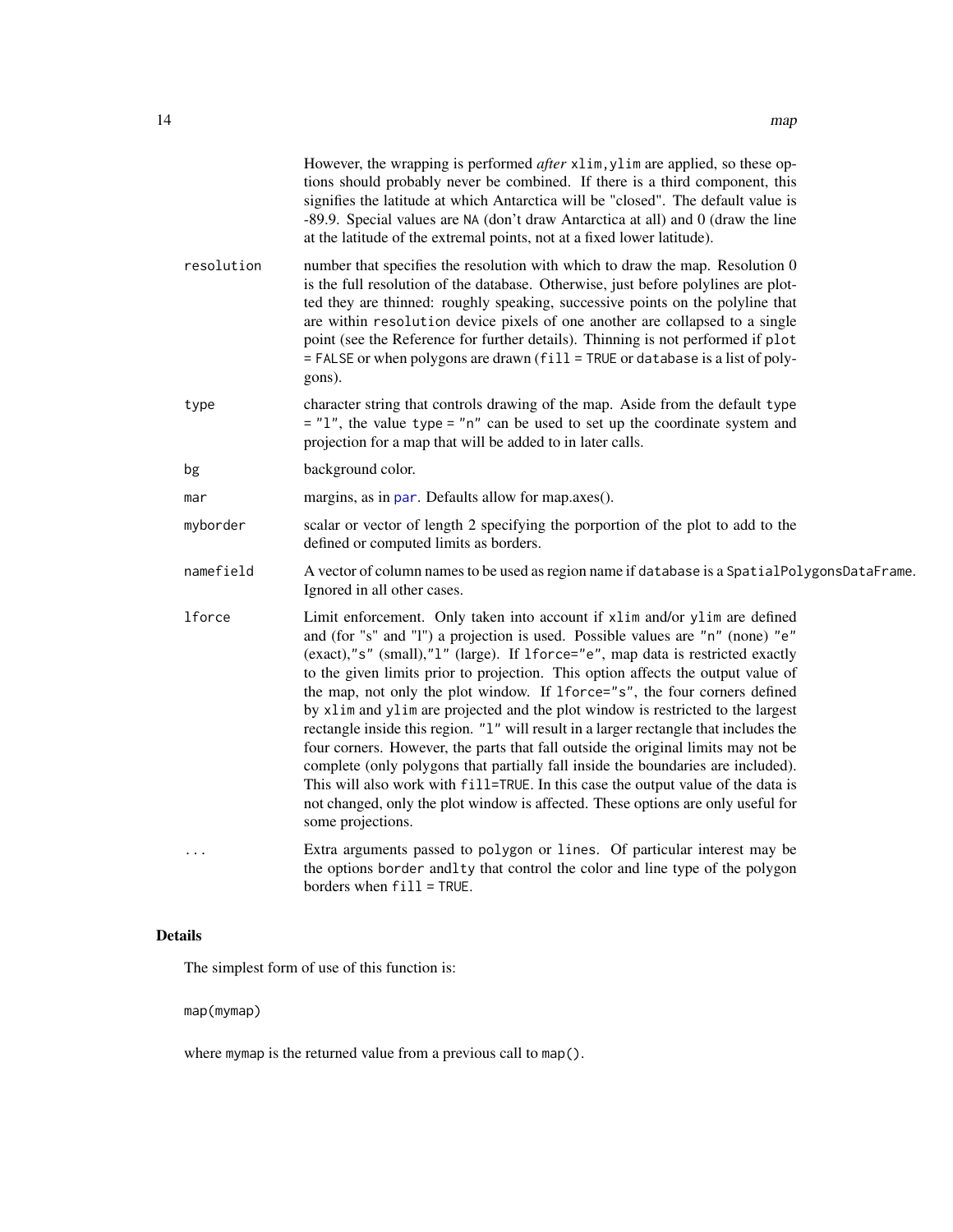<span id="page-14-0"></span> $map$  and  $15$ 

### Value

If plot = TRUE, a plot is made where the polygons selected from database, through the regions, xlim, and ylim arguments, are outlined (fill is FALSE) or filled (fill is TRUE) with the colors in col.

The return value is a list with x, y, range, and names components. This object can be used as a database for successive calls to map and functions. If fill is FALSE, the x and y vectors are the coordinates of successive polylines, separated by NAs. If fill is TRUE, the x and y vectors have coordinates of successive polygons, again separated by NAs. Thus the return value can be handed directly to lines or polygon, as appropriate.

When namesonly is TRUE, only the names component is returned.

After a call to map for which the projection argument was specified there will be a global variable .Last.projection containing information about the projection used. This will be consulted in subsequent calls to map which use projection = ''.

### References

Richard A. Becker, and Allan R. Wilks, "Maps in S", *AT&T Bell Laboratories Statistics Research Report [93.2], 1993.* [https://web.archive.org/web/20050825145143/http://www.](https://web.archive.org/web/20050825145143/http://www.research.att.com/areas/stat/doc/93.2.ps) [research.att.com/areas/stat/doc/93.2.ps](https://web.archive.org/web/20050825145143/http://www.research.att.com/areas/stat/doc/93.2.ps)

Richard A. Becker, and Allan R. Wilks, "Constructing a Geographical Database", *AT&T Bell Laboratories Statistics Research Report [95.2], 1995.* [https://web.archive.org/web/2005082514514](https://web.archive.org/web/20050825145143/http://www.research.att.com/areas/stat/doc/95.2.ps)3/ [http://www.research.att.com/areas/stat/doc/95.2.ps](https://web.archive.org/web/20050825145143/http://www.research.att.com/areas/stat/doc/95.2.ps)

### See Also

[map.text](#page-19-1), [map.axes](#page-15-1), [map.scale](#page-18-1), [map.grid](#page-0-0) (in the mapproj library), [polygon](#page-0-0), [SpatialPolygons2map](#page-25-1)

```
map() # low resolution map of the world
map(wrap = c(\emptyset, 36\emptyset), fill = TRUE, col = 2) # pacific-centered map of the world
map(wrap = c(\emptyset, 36\emptyset, NA), fill = TRUE, col = 2) # idem, without Antarctica
map('usa') # national boundaries
map('county', 'new jersey') # county map of New Jersey
map('state', region = c('new york', 'new jersey', 'penn')) # map of three states
map("state", ".*dakota", myborder = 0) # map of the dakotas
map.axes() # show the effect of myborder = 0if(require(mapproj))
  map('state', proj = 'bonne', param = 45) # Bonne equal-area projection of states
# names of the San Juan islands in Washington state
map('county', 'washington,san', names = TRUE, plot = FALSE)
# national boundaries in one linetype, states in another
# (figure 5 in the reference)
map("state", interior = FALSE)
map("state", boundary = FALSE, lty = 2, add = TRUE)
# plot the ozone data on a base map
```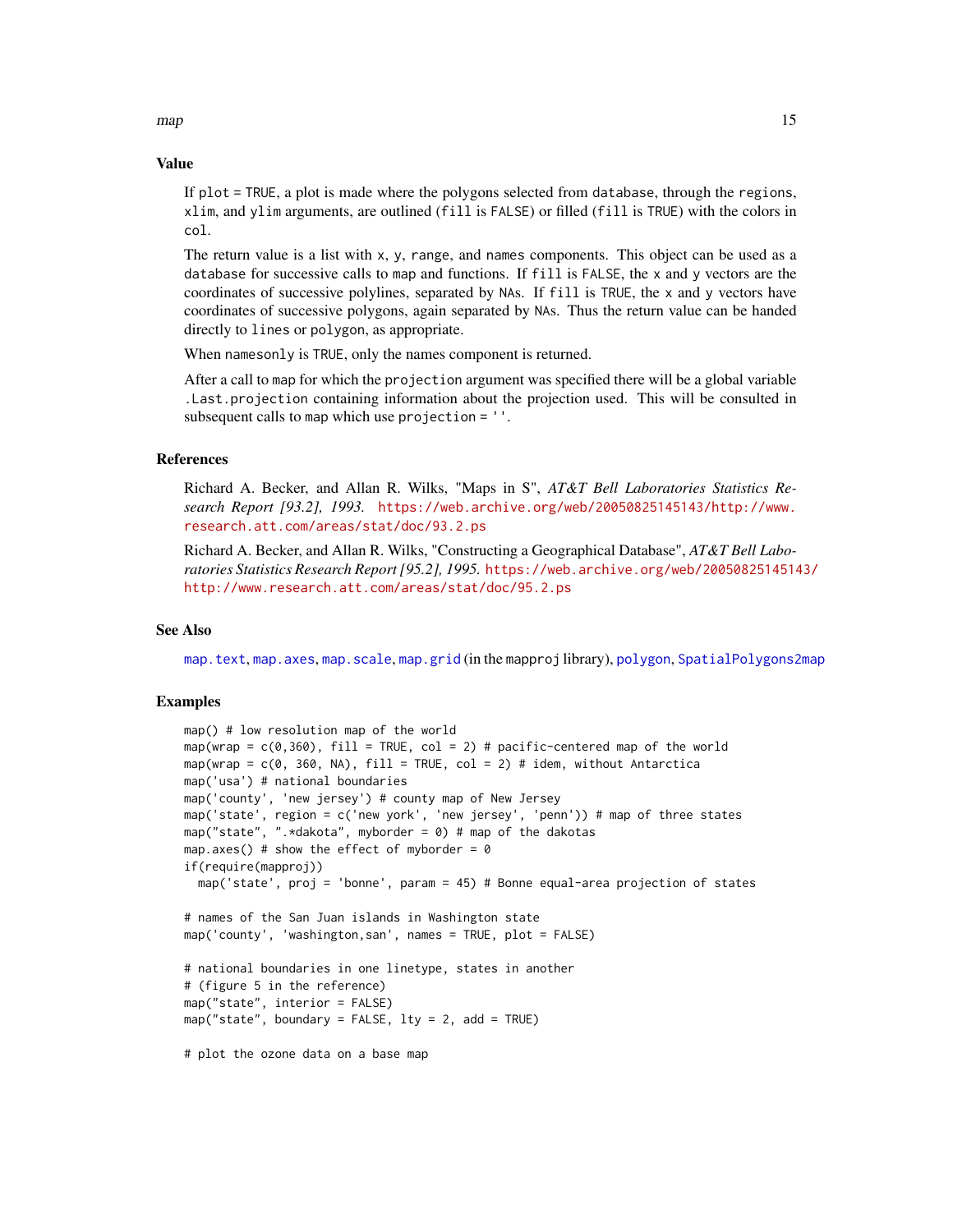```
# (figure 4 in the reference)
data(ozone)
map("state", xlim = range(ozone$x), ylim = range(ozone$y))
text(ozone$x, ozone$y, ozone$median)
box()
if(require(mapproj)) { # mapproj is used for projection="polyconic"
 # color US county map by 2009 unemployment rate
 # match counties to map using FIPS county codes
 # Based on J's solution to the "Choropleth Challenge"
 # http://blog.revolutionanalytics.com/2009/11/choropleth-challenge-result.html
 # load data
 # unemp includes data for some counties not on the "lower 48 states" county
 # map, such as those in Alaska, Hawaii, Puerto Rico, and some tiny Virginia
  # cities
 data(unemp)
 data(county.fips)
 # define color buckets
 colors = c("#F1EEF6", "#D4B9DA", "#C994C7", "#DF65B0", "#DD1C77", "#980043")
 unemp$colorBuckets <- as.numeric(cut(unemp$unemp, c(0, 2, 4, 6, 8, 10, 100)))
 leg.txt <- c("<2%", "2-4%", "4-6%", "6-8%", "8-10%", ">10%")
 # align data with map definitions by (partial) matching state,county
 # names, which include multiple polygons for some counties
 cnty.fips <- county.fips$fips[match(map("county", plot=FALSE)$names,
    county.fips$polyname)]
 colorsmatched <- unemp$colorBuckets [match(cnty.fips, unemp$fips)]
 # draw map
 map("county", col = colors[colorsmatched], fill = TRUE, resolution = 0,
   lty = 0, projection = "polyconic")
 map("state", col = "white", fill = FALSE, add = TRUE, lty = 1, lwd = 0.2,
   projection="polyconic")
  title("unemployment by county, 2009")
 legend("topright", leg.txt, horiz = TRUE, fill = colors)
 # Choropleth Challenge example, based on J's solution, see:
 # http://blog.revolutionanalytics.com/2009/11/choropleth-challenge-result.html
 # To see the faint county boundaries, use RGui menu: File/SaveAs/PDF
}
```
<span id="page-15-1"></span>map.axes *Draw Axes on Geographical Maps*

#### **Description**

Draws a set of axes on an existing map.

<span id="page-15-0"></span>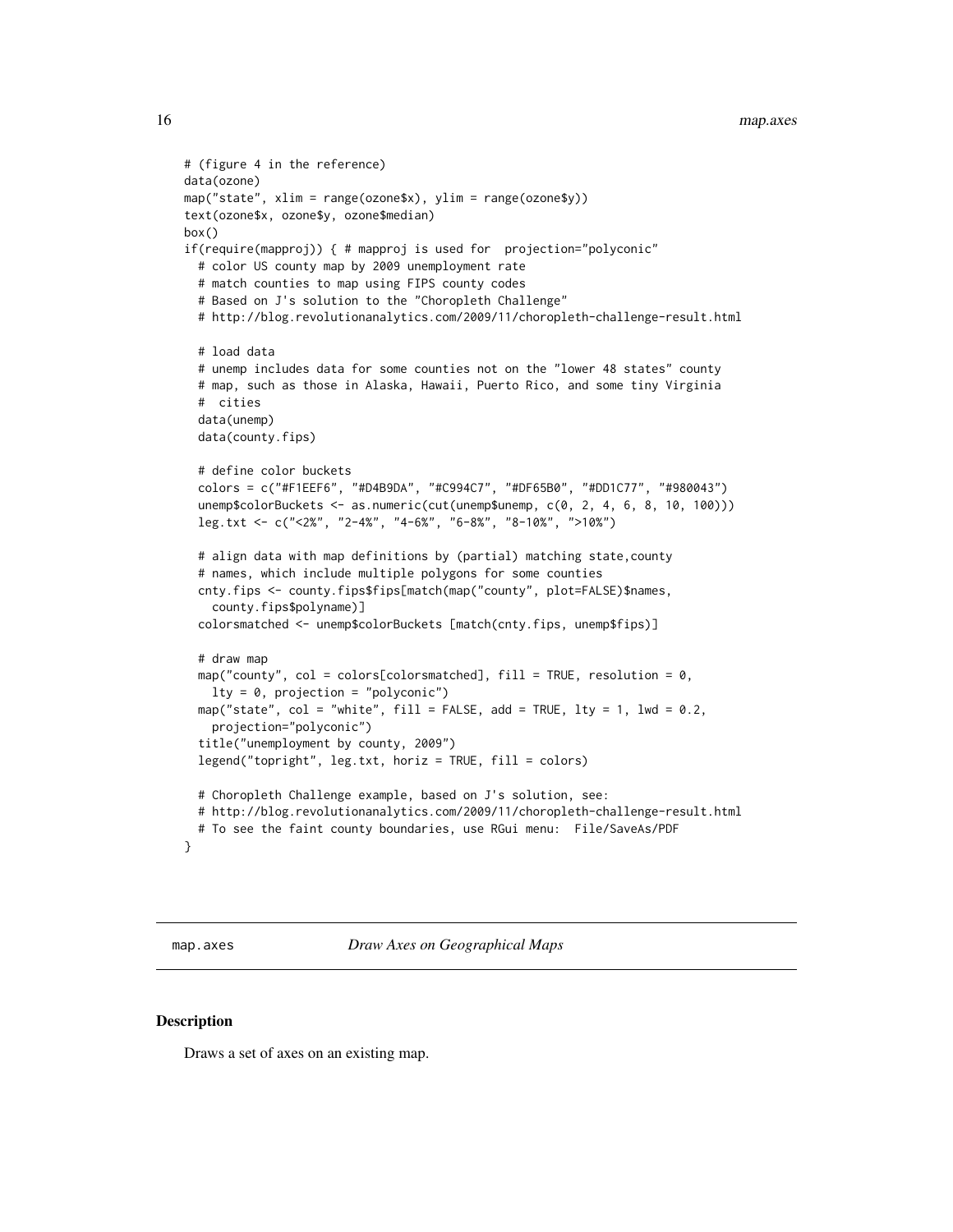### <span id="page-16-0"></span>map.cities 17

### Usage

map.axes(...)

#### Arguments

... Extra arguments passed to axis or box.

### Side Effects

x- and y-axes are drawn for the currently displayed map. These will display in longitude and latitude (if no projection= has been specified in the map() call).

### Examples

```
map("state")
map.axes(cex.axis=0.8)
```
<span id="page-16-1"></span>map.cities *Add Cities to Existing Map*

### Description

Adds city locations and (optionally) names to an existing map using a specified database.

### Usage

```
map.cities(x = world.cities, country = "", label = NULL, minpop = \theta,
maxpop = Inf, capitals = 0, cex = par("cex"), projection = FALSE,
parameters = NULL, orientation = NULL, pch = 1, ...)
```
### Arguments

| $\mathsf{x}$ | Name of database. See world, cities to determine the structure of the database.                                                                                                             |
|--------------|---------------------------------------------------------------------------------------------------------------------------------------------------------------------------------------------|
| country      | If the string country is specified, limit the displayed cities to be from within the<br>specified country, province or state (depending on how the database has been<br>constructed).       |
| label        | If TRUE, label all cities. If NULL, the cities will be labelled unless there are 20 or<br>more.                                                                                             |
| minpop       | The minimum value of population below which a particular city will not be<br>shown.                                                                                                         |
| maxpop       | The maximum value of population above which a particular city will not be<br>shown.                                                                                                         |
| capitals     | Selection of capitals-only display. Capitals may be 1 (country capital), 2 (provin-<br>cial, state, or regional capital) or 3 (local capital). See world cities for further<br>information. |
| cex          | The value of cex acts to override the current value of character size expansion.                                                                                                            |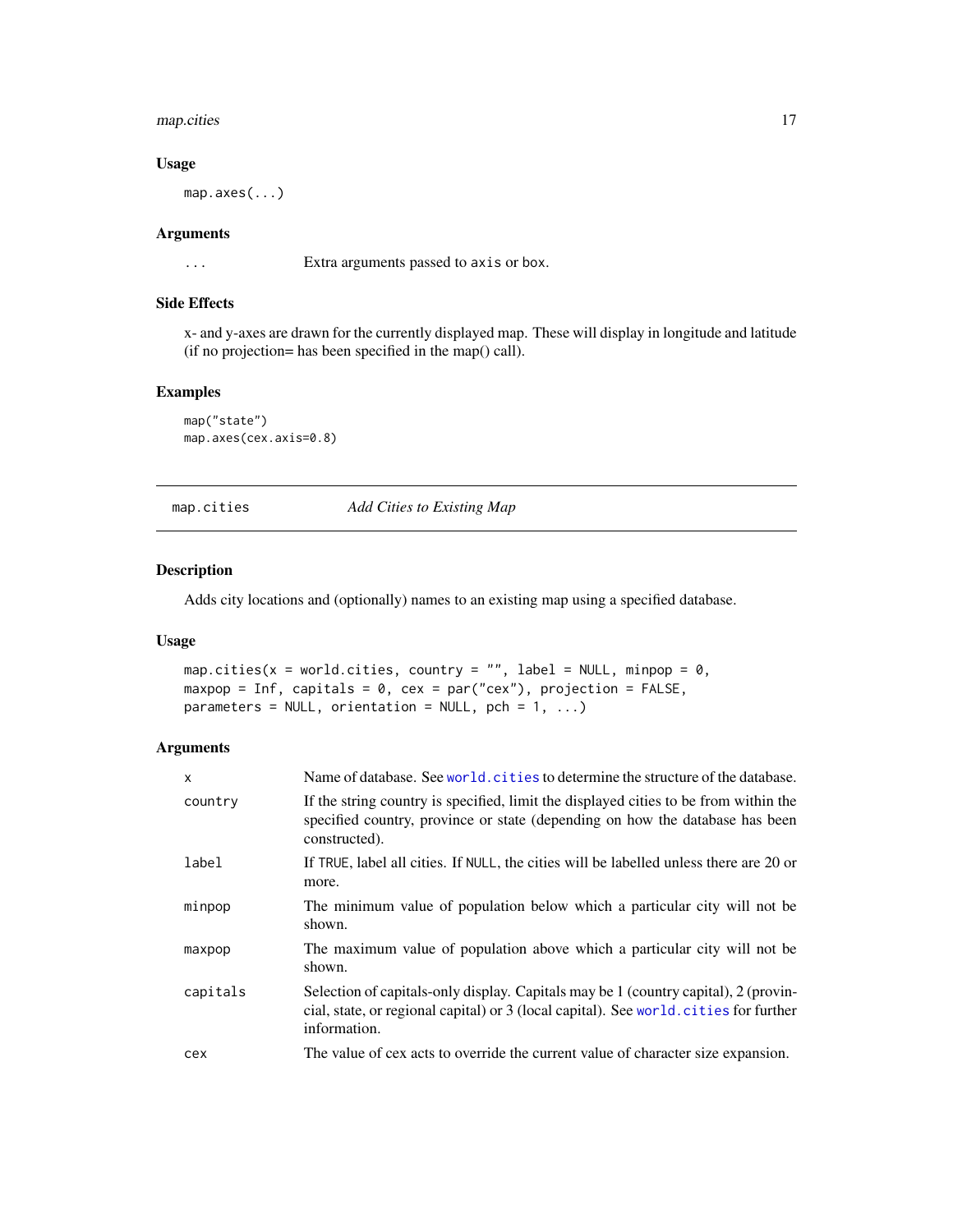<span id="page-17-0"></span>

| projection  | Boolean or character value. If FALSE (the default), no projection is assumed, if   |
|-------------|------------------------------------------------------------------------------------|
|             | TRUE, the previous projection is used, otherwise a character string that names a   |
|             | map projection to use. See mapproject (in the mapproj library).                    |
| parameters  | numeric vector of parameters for use with the projection argument. This ar-        |
|             | gument is optional only in the sense that certain projections do not require addi- |
|             | tional parameters. If a projection does require additional parameters, these must  |
|             | be given in the parameters argument.                                               |
| orientation | a vector c(latitude, longitude, rotation) describing where the map should          |
|             | be centered and a clockwise rotation (in degrees) about this center.               |
| pch         | plotting character to use for marking city location. See points for options.       |
| $\cdots$    | Further plotting parameters may be specified as for the commands points and        |
|             | text.                                                                              |

### Details

The database is searched for all cities matching the specified criteria and fitting within the limits of the plot currently displayed. The default database is of all cities that have a population greater than a certain threshold or which are capital cities of a country or island territory. The threshold varies from country to country, but in general is no higher than about 40,000. The data were originally obtained from Stefan Helders' website (http://www.world-gazetteer.com), which now redirects to <http://www.populationmondiale.com>. There are no recent updates available.

There are three supplied databases, world.cities (the default), us.cities and canada.cities. The latter two, which need to be made available by using a 'data()' call, include the state or province name with the city name (thanks to John Woodruff <jpwoodruff@irisinternet.net> for the state and province information).

Note that if the underlying map is "Pacific-centric", i.e. longitudes exceed 180 degrees, and a projection is used, then the map.cities data must be transformed appropriately.

### Value

No value is returned from map.cities.

#### Side Effects

All cities within the boundaries of the plot containing the current map are added to the plot. Note that it is possible that the boundaries of the plot exceed the boundaries of the map requested, and so more cities than were expected might be shown.

#### See Also

[world.cities](#page-32-1), [canada.cities](#page-2-1), [us.cities](#page-29-1)

```
map("world", "China")
map.cities(country = "China", capitals = 2)
map("state", "New Jersey")
data(us.cities)
map.cities(us.cities, country="NJ")
```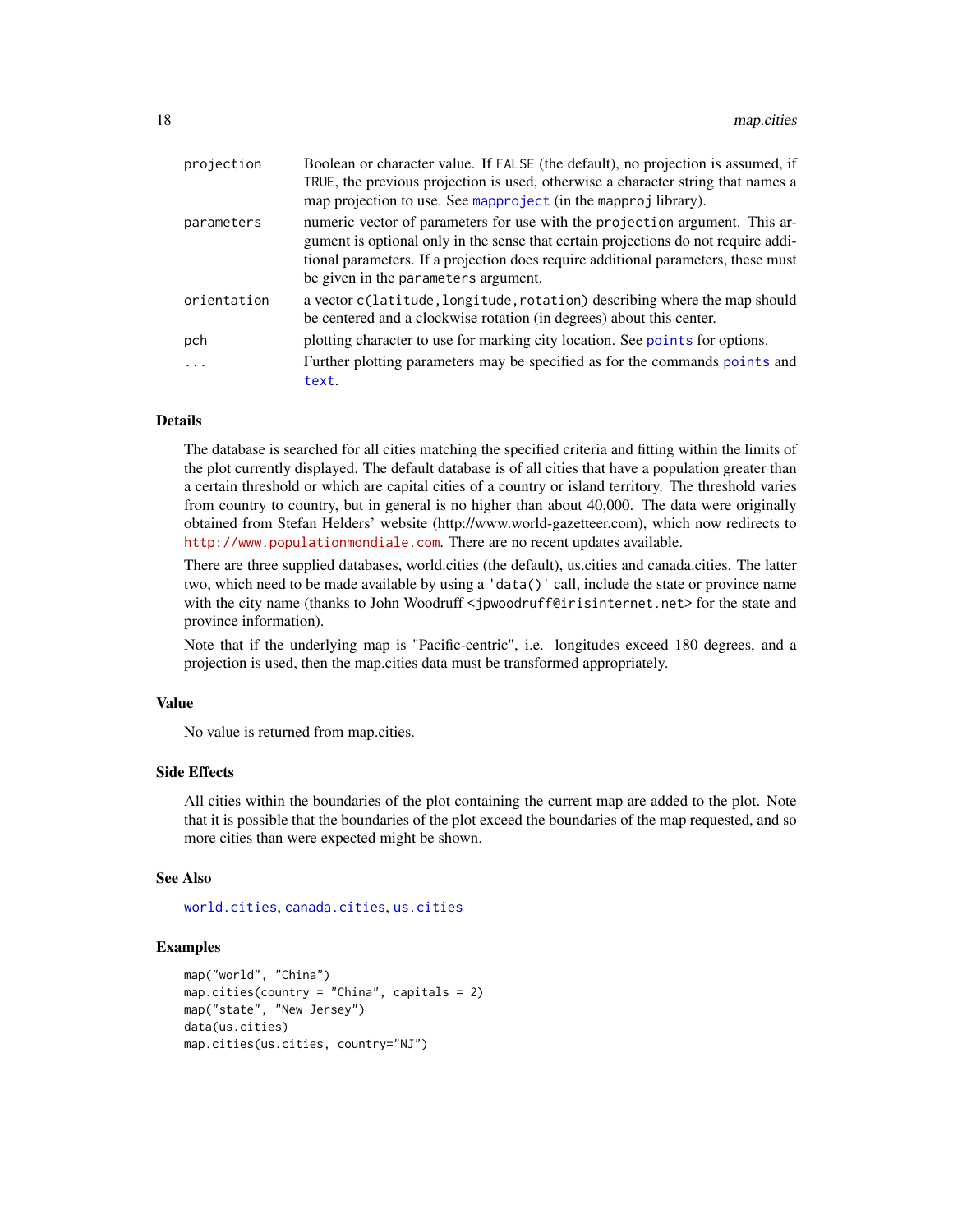<span id="page-18-1"></span><span id="page-18-0"></span>

Adds a scale to an existing map, both as a ratio and a distance gauge.

#### Usage

```
map.scale(x, y, relwidth = 0.15, metric = TRUE, ratio = TRUE, ...)
```
### Arguments

| x         |                                                                                                                              |
|-----------|------------------------------------------------------------------------------------------------------------------------------|
| у         | Location of left end of distance gauge. If not specified, this will be taken to be<br>near the lower left corner of the map. |
| relwidth  | Proportion of width of display to be used for the scale. The default is 0.15<br>$(15\%)$ .                                   |
| metric    | If TRUE, the distance gauge will be in km, otherwise miles.                                                                  |
| ratio     | If FALSE, the scale ratio of the map is not displayed.                                                                       |
| $\ddotsc$ | Further plotting parameters may be specified as for the command text().                                                      |

### Details

The scale is calculated from the displayed graph's plotting parameters, and the latitude of the location at which the distance gauge will be displayed.

### Value

The exact calculated scale is returned.

### **NOTE**

This function is meaningful only if no projection= has been specified in the call to map().

### Side Effects

A scale is added to the currently displayed map. This takes the form of an approximate 1:n scale (containing 2-3 significant digits), above a distance gauge which is reasonably accurate for the latitude at which it appears. The circumference at the given latitude is interpolated from a radius of 6356.78 km at the pole and 6378.16 km at the equator.

### See Also

[map.axes](#page-15-1)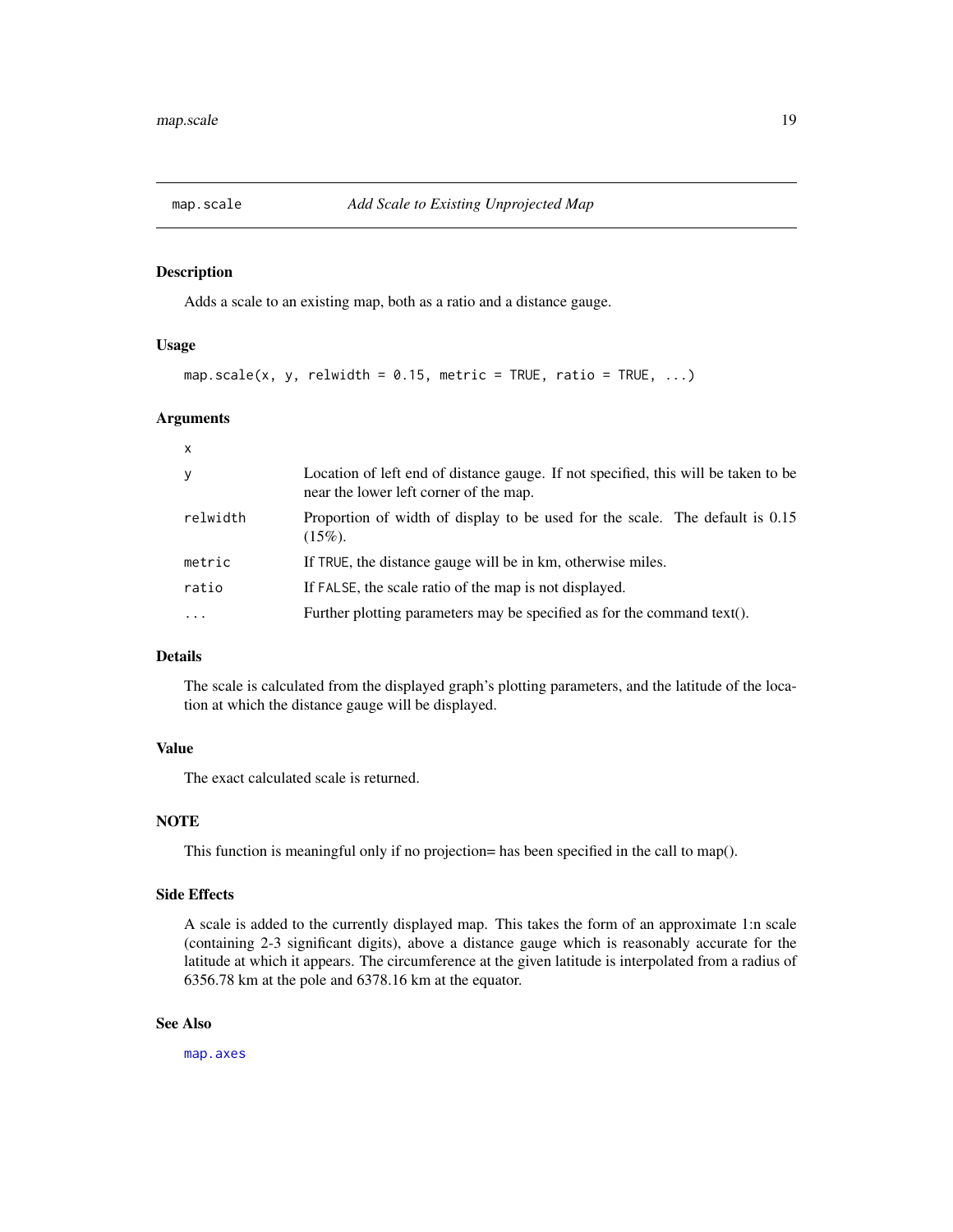<span id="page-19-0"></span>20 map.text

### Examples

```
map("world", "China")
map.scale()
```
<span id="page-19-1"></span>map.text *Draw a map with labeled regions*

### Description

Like [map](#page-11-1), but labels the regions.

### Usage

```
map.text(database, regions = ".", exact = FALSE, labels, cex = 0.75,
add = FALSE, move = FALSE, ...)
```
### Arguments

| database  | character string naming a geographical database, or a list of x, y, and names<br>obtained from a previous call to map.             |
|-----------|------------------------------------------------------------------------------------------------------------------------------------|
| regions   | character vector that names the polygons to draw.                                                                                  |
| exact     | If 'TRUE', only exact matches with 'regions' are selected for drawing.                                                             |
| labels    | character vector of labels, one for each region selected. Defaults to the names in<br>the database.                                |
| cex       | character expansion factor.                                                                                                        |
| add       | If FALSE, a map is drawn, then labels placed on top. If TRUE, labels are added to<br>the existing map.                             |
| move      | If TRUE, labels are moved so that they don't overlap. Requires the mining library<br>(not in CRAN, contact tpminka@media.mit.edu). |
| $\ddotsc$ | Other arguments are the same as in map.                                                                                            |

### Value

If add = FALSE, a map is drawn by calling [map](#page-11-1). Then the label for each region is placed at the centroid of the region polygon.

The return value is a map object, as from [map](#page-11-1).

### Author(s)

Tom Minka

```
map.text("world", "ira") # iran and iraq
map.text("state", "penn")
map.text("county", "penn") # Pennsylvania counties
map.text("county", "new jersey") # New Jersey counties
```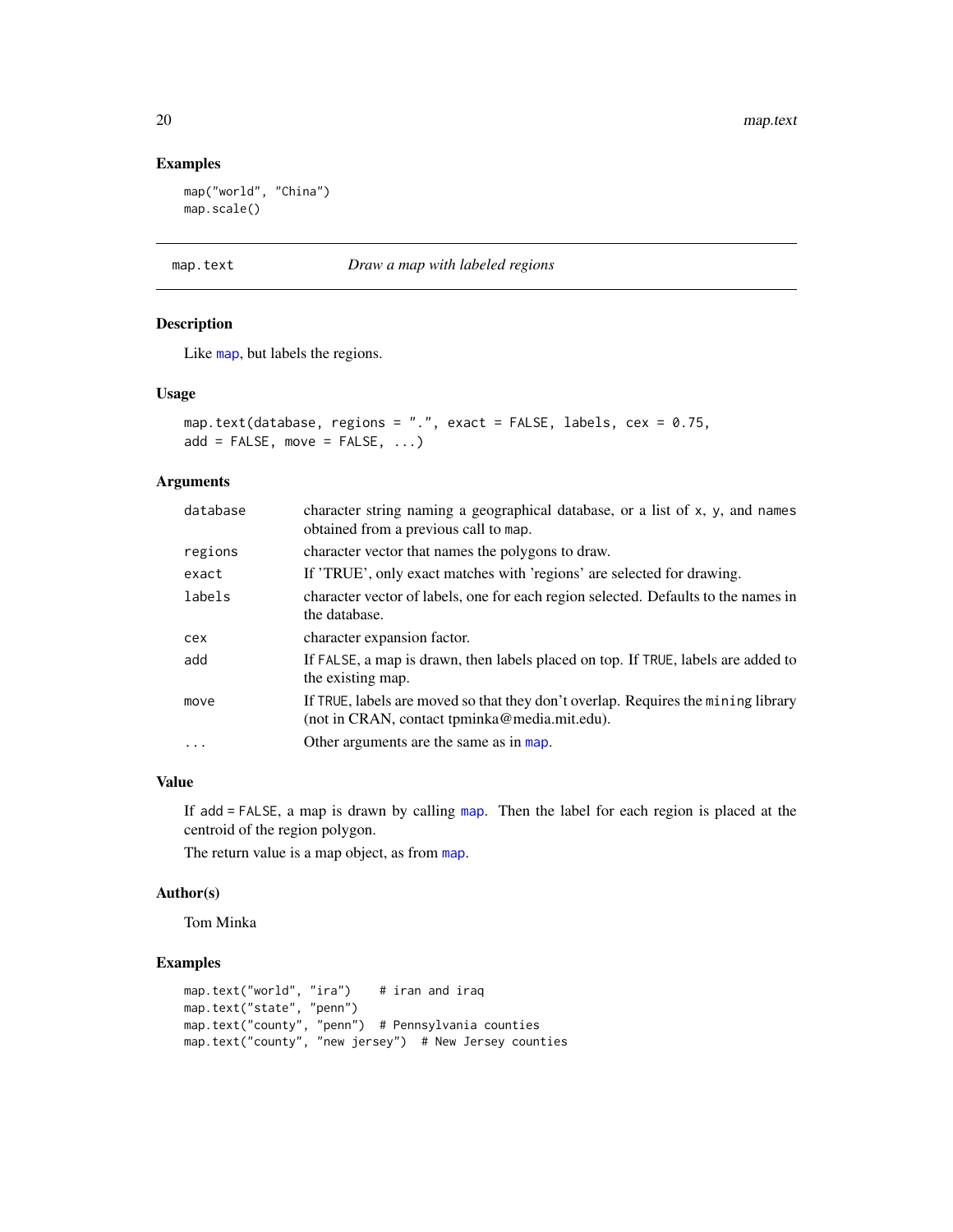<span id="page-20-1"></span><span id="page-20-0"></span>

Returns the region names containing given locations.

#### Usage

map.where(database = "world",  $x, y, ...$ )

### Arguments

| database     | character string naming a geographical database, or a list of x, y, and names.<br>See the documentation for map for more details. |
|--------------|-----------------------------------------------------------------------------------------------------------------------------------|
| $\mathsf{X}$ | vector of longitudes.                                                                                                             |
| <b>V</b>     | vector of latitudes.                                                                                                              |
| $\cdots$     | Options for SpatialPolygons2map, only used if database is of type SpatialPolygonsDataFrame.                                       |

#### Value

A list of character strings, naming the map region that each (longitude, latitude) pair falls into.

#### Note

For points close to a border (polygon boundary), the result may be wrong if the resolution of the database is insufficient. This function may also give erroneous results if the database contains enclaves. For instance, a point in San Marino may also be identified as being in Italy.

### Author(s)

Tom Minka

### See Also

in.polygon

```
# NYC
map.where("state", -73.8, 41)
# Auckland
map.where("nz", 174.6, -36.92)
# find both in the world
map.where(x = c(174.6, -73.8), y = c(-36.92, 41))
# with a map object:
m = map("state", "new work", fill = TRUE, plot = FALSE)map.where(m, -73.8, 41)
```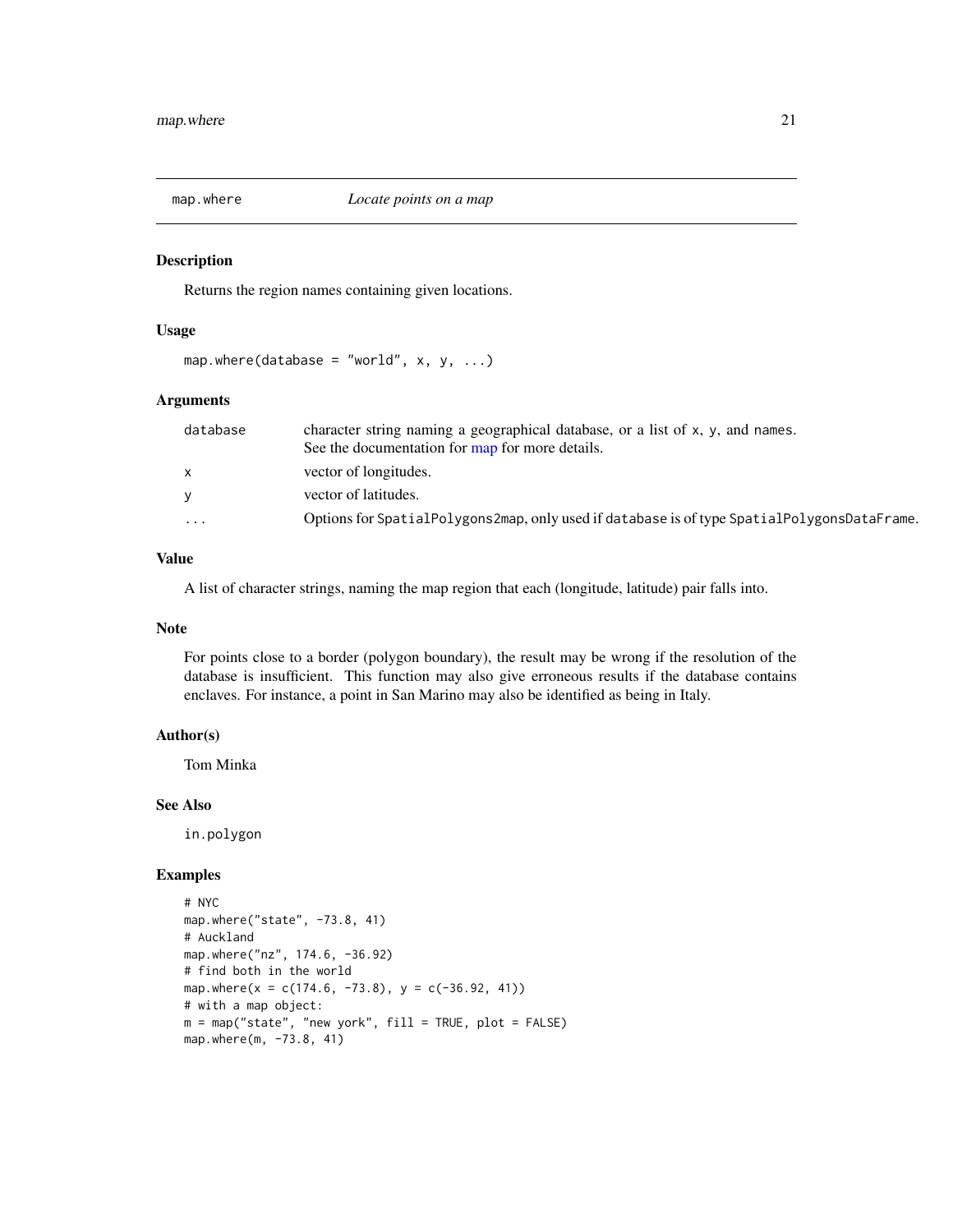<span id="page-21-1"></span><span id="page-21-0"></span>

Assigns an index to each map region, useful for map coloring.

#### Usage

match.map(database, regions, exact = FALSE, warn = TRUE)

### Arguments

| database | character string naming a geographical database, or a map object. See the doc-<br>umentation for map for more details.                                                         |
|----------|--------------------------------------------------------------------------------------------------------------------------------------------------------------------------------|
| regions  | a vector of names, or more generally regular expressions to match against the<br>map region names.                                                                             |
| exact    | If TRUE, only exact matches with regions are considered. Otherwise each el-<br>ement of regions is assumed to be a regular expression. Matches are always<br>case-insensitive. |
| warn     | If TRUE, a warning is printed when an element of regions matches nothing in<br>the map.                                                                                        |

### Value

Returns an integer vector giving an index to each region in the database. The index is the index of the string in regions which matches the region name. Matching is done as in [map](#page-11-1). More specifically, all regions r whose name matches regions[i] will have index i. Unmatched regions will have index NA. Overlapping matches cause an error.

This behavior differs from [pmatch](#page-0-0) because a single entry in regions may match several entries in the map.

### Author(s)

Tom Minka

### References

Richard A. Becker, and Allan R. Wilks, "Maps in S", *AT\&T Bell Laboratories Statistics Research Report, 1991.*

### See Also

[grep](#page-0-0)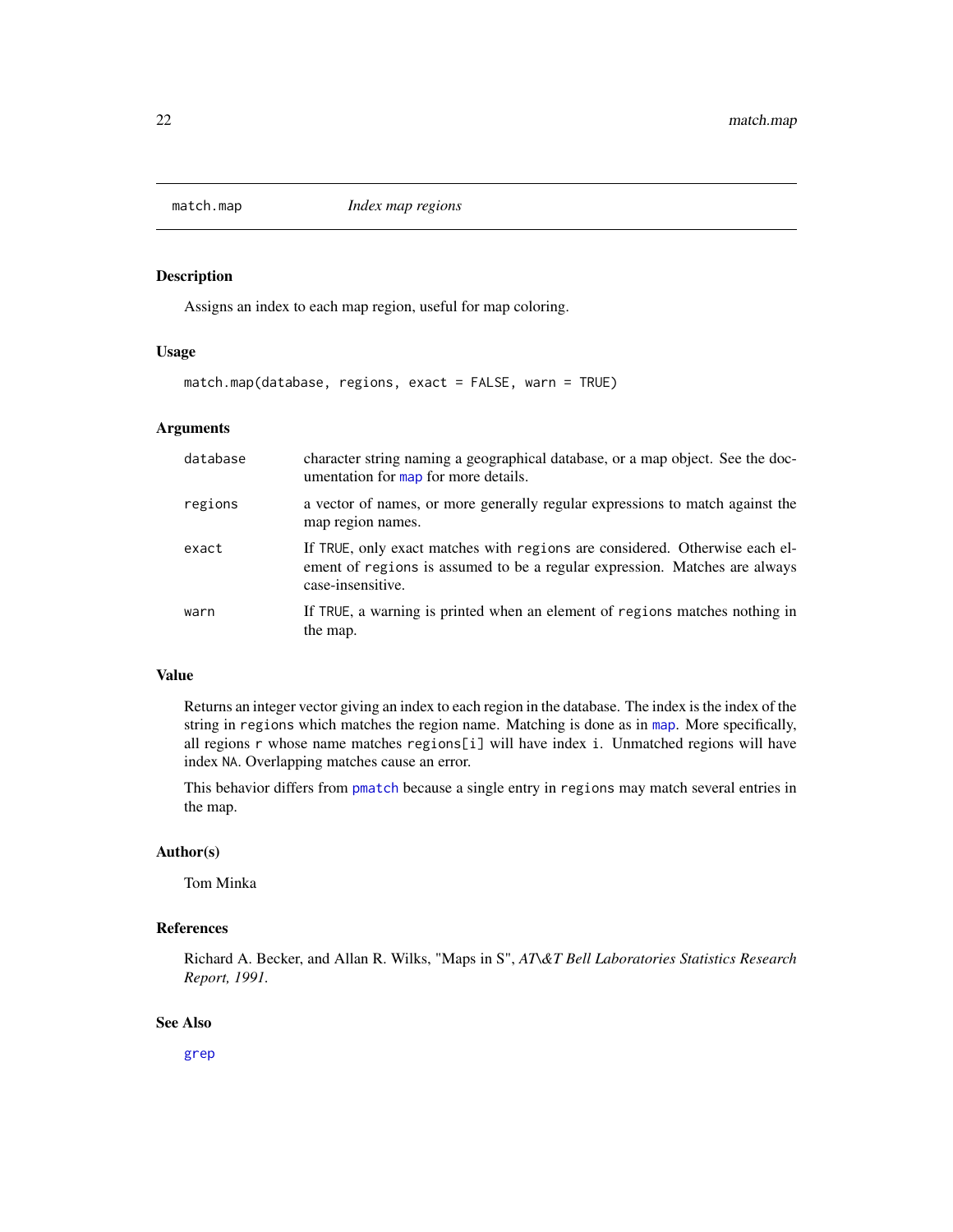<span id="page-22-0"></span>

### Examples

```
# filled map showing Republican vote in 1900
# (figure 6 in the reference)
data(state, package = "datasets")
data(votes.repub)
state.to.map <- match.map("state", state.name)
x <- votes.repub[state.to.map, "1900"]
gray.colors \leq function(n) gray(rev(0:(n - 1))/n)
color <- gray.colors(100)[floor(x)]
map("state", fill = TRUE, col = color); map("state", add = TRUE)
```
nz *New Zealand Basic Map*

### **Description**

This database produce a map of New Zealand at a basic level of detail. The '"nz"' database includes the 3 main Islands and 19 smaller coastal islands.

#### Usage

data(nzMapEnv)

#### Format

The data file is merely a character string which specifies the name of an environment variable which contains the base location of the binary files used by the map drawing functions. This environment variable (R\_MAP\_DATA\_DIR for the datasets in the maps package) is set at package load time *if it does not already exist*. Hence setting the environment variable before loading the package can override the default location of the binary datasets.

#### References

Richard A. Becker, and Allan R. Wilks, "Maps in S", *AT\&T Bell Laboratories Statistics Research Report [93.2], 1993.*

Richard A. Becker, and Allan R. Wilks, "Constructing a Geographical Database", *AT\&T Bell Laboratories Statistics Research Report [95.2], 1995.*

#### See Also

[map](#page-11-1)

```
map('nz')
map('nz', xlim = c(166, 179), ylim = c(-48, -34))
```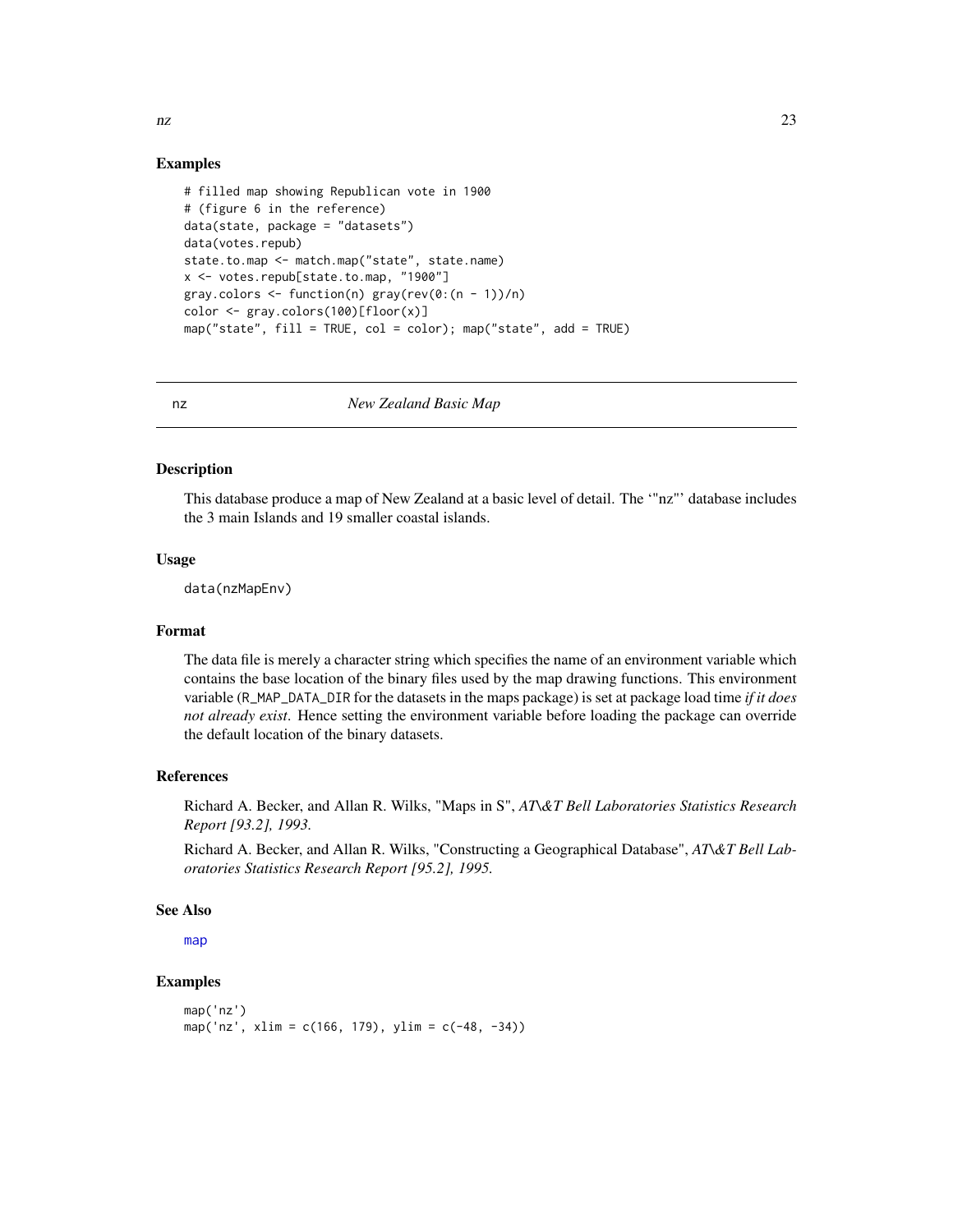Datasets used to illustrate map functions.

ozone contains the median of daily maxima ozone concentration in 41 US cities for June 1974 through August 1974. Concentrations are in parts per billion (ppb).

unemp Has population and unemployment percentage for US counties.

votes.repub contains the percentage republican votes in the 1900 election.

#### Usage

data(ozone) data(unemp) data(votes.repub)

### References

Cleveland, W.S., Kleiner, B., McRae, J.E., Warner, J.L., and Pasceri, P.E. , "The Analysis of Ground-Level Ozone Data from New Jersey, New York, Connecticut, and Massachusetts: Data Quality Assessment and Temporal and Geographical Properties", *Bell Laboratories Memorandum, 1975*.

smooth.map *Smooth out aggregated data*

### Description

Increases the resolution of data aggregated over map regions, by either smoothing or interpolation. Also fills in missing values.

#### Usage

```
smooth.map(m, z, res = 50, span = 1/10, averages = FALSE, type = c("smooth","interp"), merge = FALSE)
```
#### Arguments

| m   | a map object                                                                                                                                                                                                |
|-----|-------------------------------------------------------------------------------------------------------------------------------------------------------------------------------------------------------------|
| Z   | a named vector                                                                                                                                                                                              |
| res | a vector of length two, specifying the resolution of the sampling grid in each<br>dimension. If a single number, it is taken as the vertical resolution, with double<br>taken as the horizontal resolution. |

<span id="page-23-0"></span>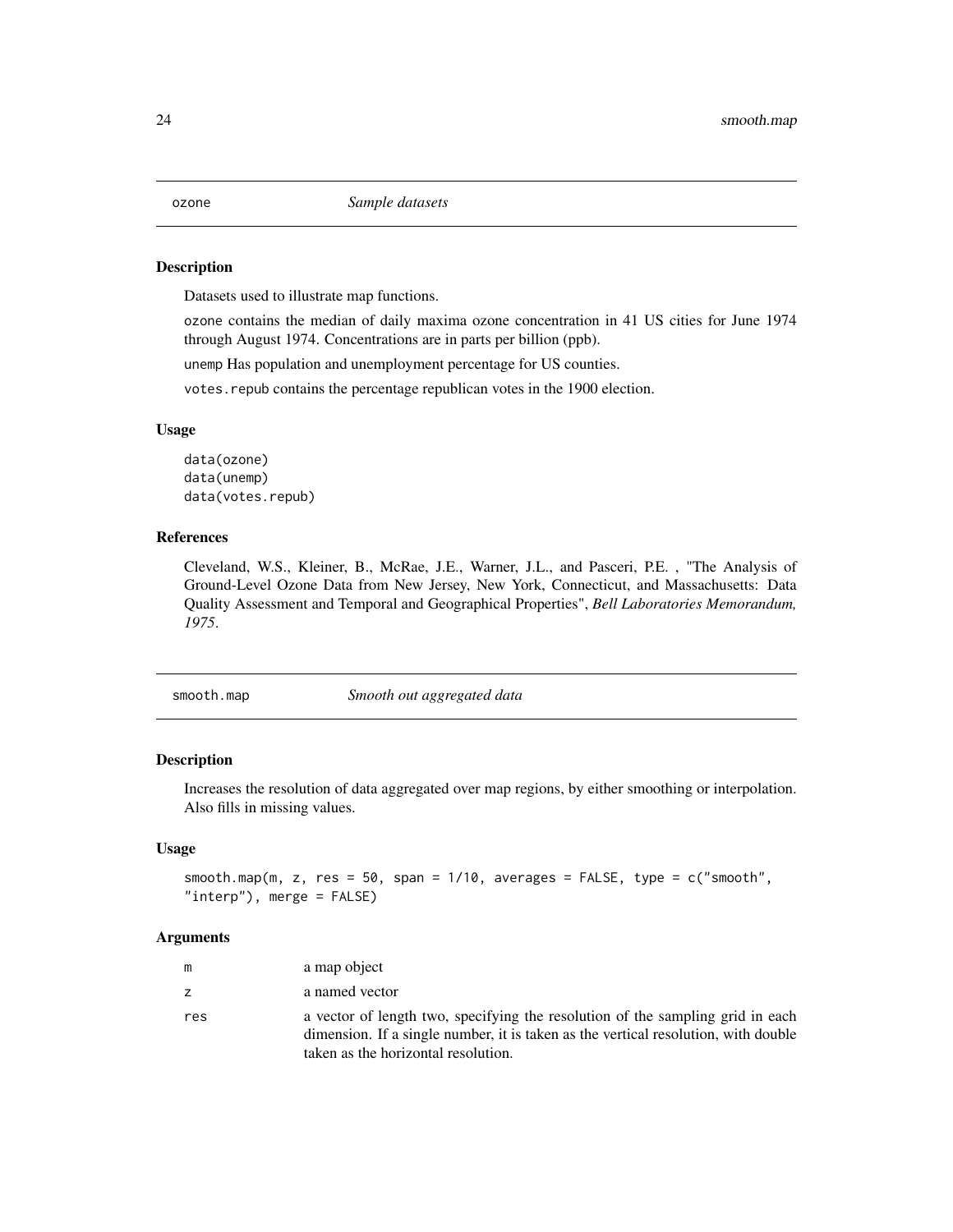#### <span id="page-24-0"></span>smooth.map 25

| span     | kernel parameter (larger = smoother). $span = Inf$ is a special case which invokes<br>the cubic spline kernel. span is automatically scaled by the map size, and is<br>independent of res. |
|----------|--------------------------------------------------------------------------------------------------------------------------------------------------------------------------------------------|
| averages | If TRUE, the values in z are interpreted as averages over the regions. Otherwise<br>they are interpreted as totals.                                                                        |
| type     | see details.                                                                                                                                                                               |
| merge    | If TRUE, a region named in z includes all matching regions in the map (according<br>to match, map). If FALSE, a region named in z is assumed to refer to exactly one<br>region on the map. |

### Details

For type = "smooth", the region totals are first converted into point measurements on the sampling grid, by dividing the total for a region among all sample points inside it. Then it is a regular kernel smoothing problem. Note that the region totals are not preserved.

The prediction  $z_o$  for location  $x_o$  (a vector) is the average of z for nearby sample points:

$$
z_o = \frac{\sum_x k(x, x_o) z(x)}{\sum_x k(x, x_o)}
$$

$$
k(x, x_o) = exp(-\lambda ||x - x_o||^2)
$$

 $\lambda$  is determined from span. Note that  $x_o$  is over the same sampling grid as x, but  $z_o$  is not necessarily the same as  $z(x_o)$ .

For type = "interp", the region totals are preserved by the higher-resolution function. The function is assumed to come from a Gaussian process with kernel k. The measurement  $z[\Gamma]$  is assumed to be the sum of the function over the discrete sample points inside region r. This leads to a simple formula for the covariance matrix of z and the cross-covariance between zo and z. The prediction is the cross-covariance times the inverse covariance times z. Unlike Tobler's method, the predictions are not constrained to live within the original data range, so there tends to be "ringing" effects.

See the references for more details.

#### Value

A data frame with columns x, y, and z giving the smoothed value z for locations  $(x, y)$ . Currently the  $(x, y)$  values form a grid, but this is not guaranteed in the future.

#### Author(s)

Tom Minka

#### References

W.F. Eddy and A. Mockus. An example of the estimation and display of a smoothly varying function of time and space - the incidence of disease mumps. *Journal of the American Society for Information Science*, 45(9):686-693, 1994. <http://web.eecs.utk.edu/~audris/papers/jasis.pdf>

W. R. Tobler. Smooth pycnophylactic interpolation for geographical regions. *Journal of the American Statistical Association* 74:519-530, 1979.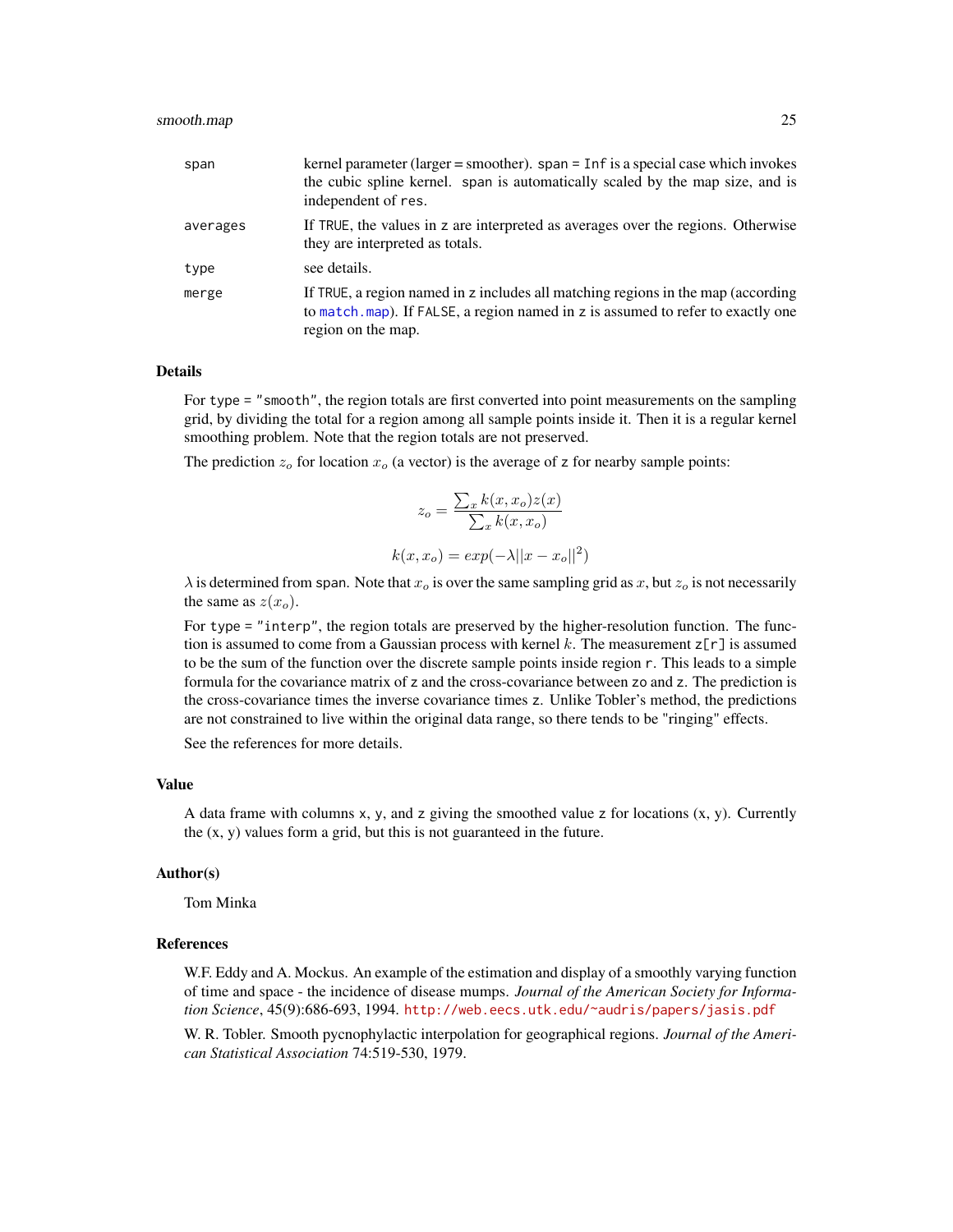### Examples

```
# compare to the example for match.map
data(state, package = "datasets")
data(votes.repub)
z = \text{votes}.\text{repub}[, "1900"]
m = map('state'', fill = TRUE, plot = FALSE)# use a small span to fill in, but not smooth, the data
# increase the resolution to get better results
fit = smooth.map(m, z, span = 1/100, merge = TRUE, ave = TRUE)
mat = tapply(fitsz, fit[1:2], mean)gray.colors \leq function(n) gray(rev(0:(n - 1))/n)
par(bg = "blue")filled.contour(mat, color.palette = gray.colors, nlev = 32, asp = 1)
# another way to visualize:
image(mat, col = gray.colors(100))
# for a higher degree of smoothing:
# fit = smooth.map(m, z, merge = TRUE, ave = TRUE)
# interpolation, state averages are preserved:
# fit = smooth.map(m, z, merge = TRUE, ave = TRUE, type = "interp")
```
Spatial2map *Read SpatialPolygons and SpatialLines objects*

### <span id="page-25-1"></span>**Description**

These functions transform some classes provided by the package sp into a simple list that can be used by map().

### Usage

```
SpatialPolygons2map(database, namefield=NULL)
SpatialLines2map(database, namefield=NULL)
```
#### Arguments

| database  | A Spatial Polygons or Spatial Lines object.                                                                                                                                                                                                                                                                      |
|-----------|------------------------------------------------------------------------------------------------------------------------------------------------------------------------------------------------------------------------------------------------------------------------------------------------------------------|
| namefield | The name of a data column in database to be used for naming the polygons (or<br>lines). If it is a vector of names, these are all used and separated by a colon ':'.<br>Not case sensitive. So if the database contains columns that only differ by case,<br>you get a warning and namefield is not used at all. |

### Details

The 'map' list object only preserves co-ordinates and polygon names. All other information available in the original data is lost.

The option namefield is only taken into account if database is class Spatial[]DataFrame. namefield may be a vector of column names, e.g. to get polygons named as 'country:state'.

<span id="page-25-0"></span>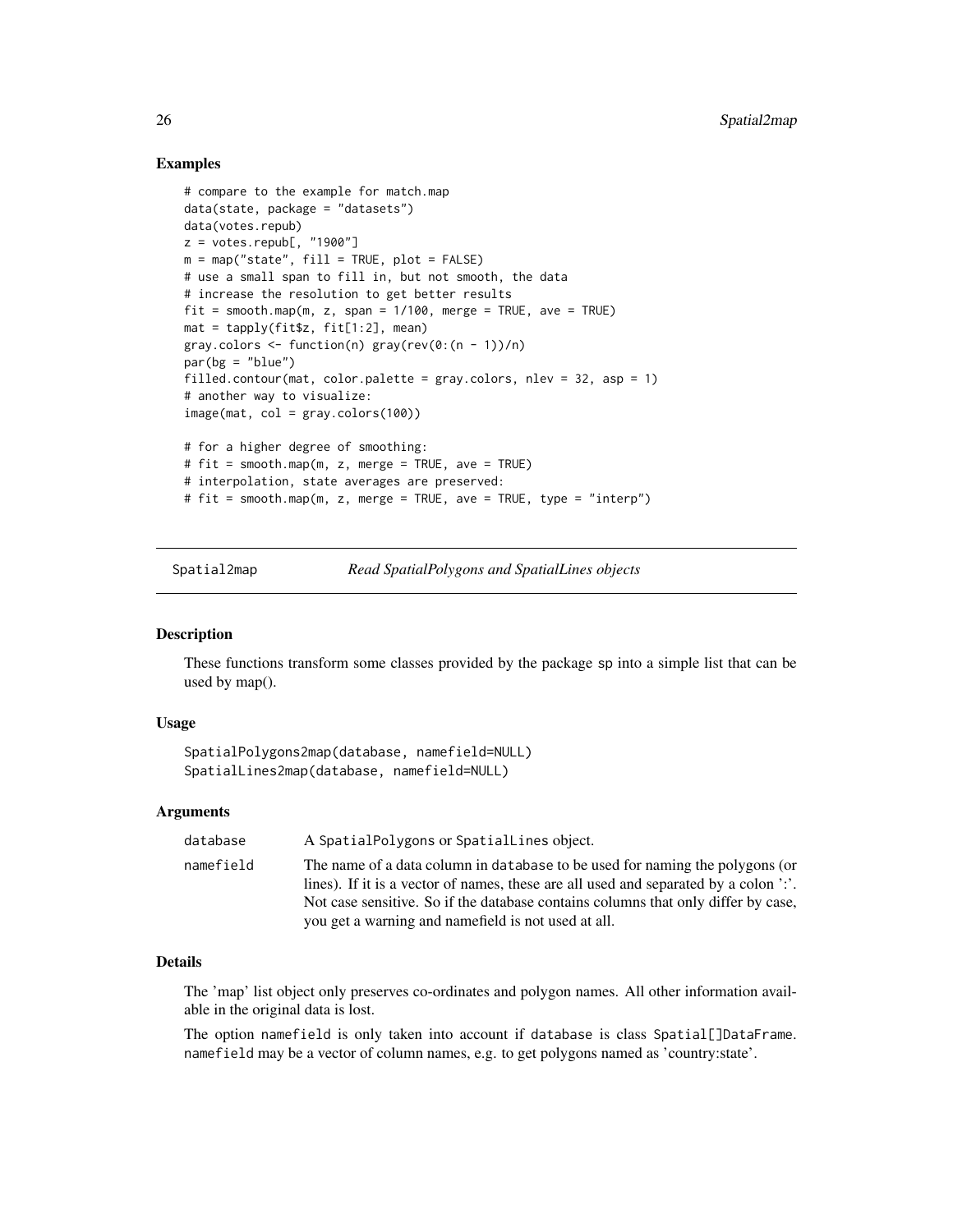#### <span id="page-26-0"></span>state 27

#### Value

A list with four components:  $x, y$ , names, range, similar to the return value of map(). This data can be used as a database for map(). The lines and polygons are separated by NA.

### See Also

[map](#page-11-1),[SpatialPolygons](#page-0-0) (in the sp library), [readOGR](#page-0-0) (in the rgdal library)

<span id="page-26-1"></span>state *United States State Boundaries Map*

### Description

This database produces a map of the states of the United States mainland generated from US Department of the Census data (see the reference).

#### Usage

data(stateMapEnv)

#### Format

The data file is merely a character string which specifies the name of an environment variable which contains the base location of the binary files used by the map drawing functions. This environment variable (R\_MAP\_DATA\_DIR for the datasets in the maps package) is set at package load time *if it does not already exist*. Hence setting the environment variable before loading the package can override the default location of the binary datasets.

### References

Richard A. Becker, and Allan R. Wilks, "Maps in S", *AT\&T Bell Laboratories Statistics Research Report [93.2], 1993.*

Richard A. Becker, and Allan R. Wilks, "Constructing a Geographical Database", *AT\&T Bell Laboratories Statistics Research Report [95.2], 1995.*

US Department of Commerce, Census Bureau, *County Boundary File,* computer tape, available from Customer Services, Bureau of the Census, Washingdon DC 20233.

#### See Also

[map](#page-11-1).

```
map('state', fill = TRUE, col = palette())
```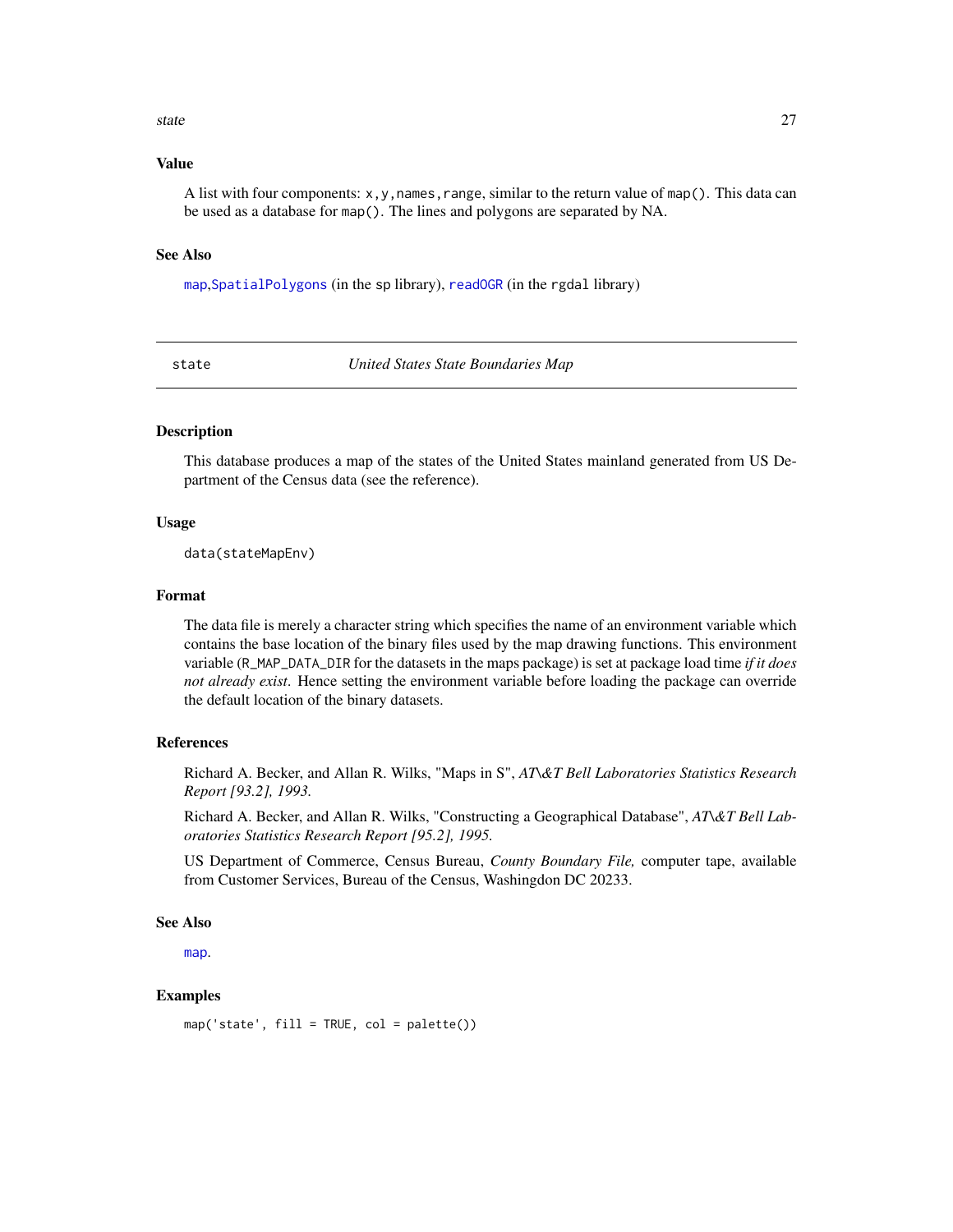This database produces a cartogram of the states of the United States mainland based on CartoDraw, roughly proportional to population (see references).

state.carto.center are coordinates of the state centers for annotation purposes.

### Usage

```
data(stateMapEnv)
data(state.carto.center)
```
### Format

The data file is merely a character string which specifies the name of an environment variable which contains the base location of the binary files used by the map drawing functions. This environment variable (R\_MAP\_DATA\_DIR for the datasets in the maps package) is set at package load time *if it does not already exist*. Hence setting the environment variable before loading the package can override the default location of the binary datasets.

### References

Richard A. Becker, and Allan R. Wilks, "Maps in S", *AT\&T Bell Laboratories Statistics Research Report [93.2], 1993.*

Richard A. Becker, and Allan R. Wilks, "Constructing a Geographical Database", *AT\&T Bell Laboratories Statistics Research Report [95.2], 1995.*

CartoDraw, <http://www.computer.org/csdl/trans/tg/2004/01/v0095-abs.html>

#### See Also

[map](#page-11-1).

```
map('state.carto', fill = TRUE, col = palette())
```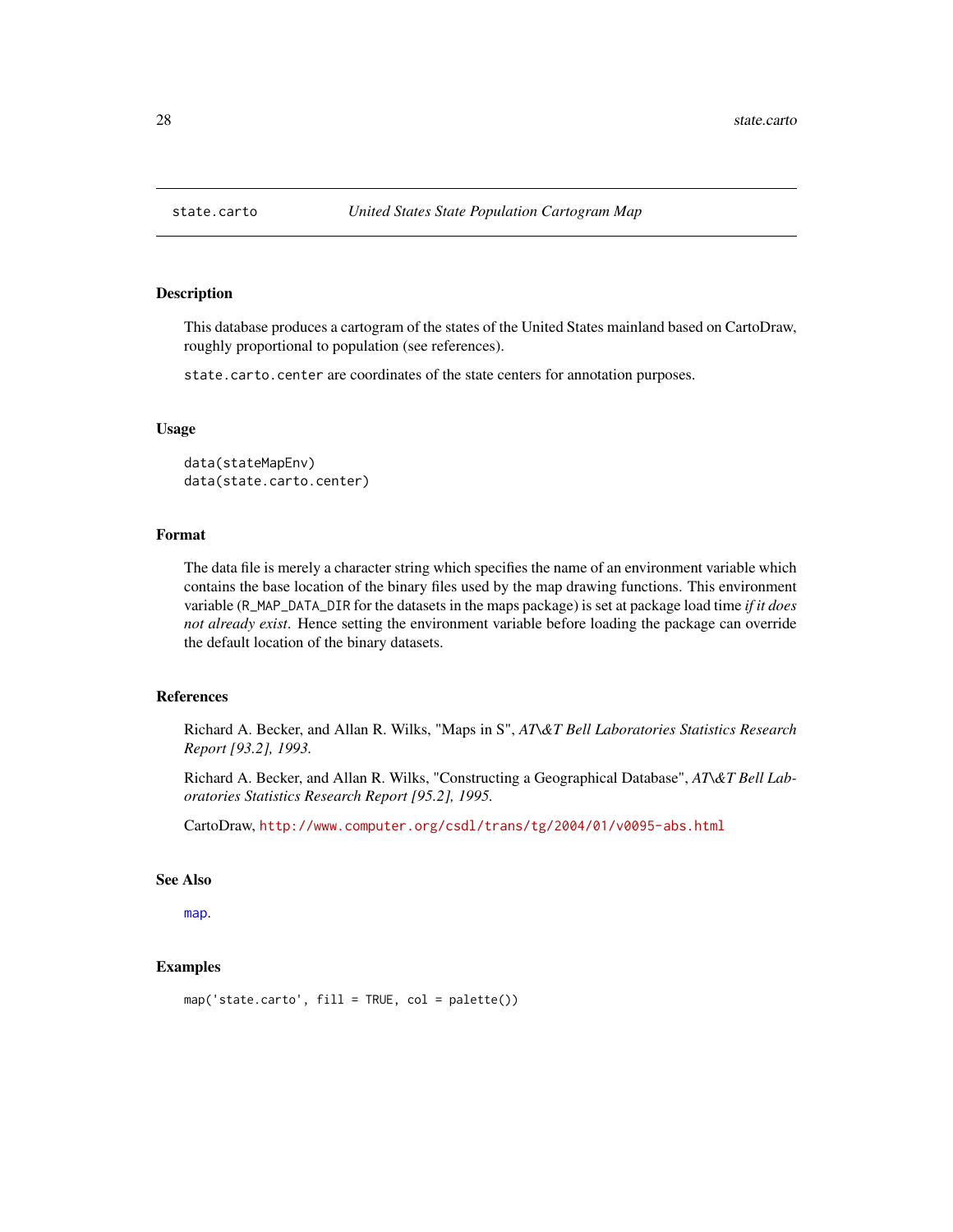<span id="page-28-1"></span><span id="page-28-0"></span>

A database matching FIPS codes to maps package state names.

### Usage

data(state.fips)

### Format

A list with 6 components, namely "fips", "ssa", "region", "division", "abb" and "polyname", containing the US Census Bureau FIPS, SSA, REGION and DIVISION numbers, the standard state abbreviation and the respective state polygon name. Note that "fips" is represented as an integer, so any leading zero (which is part of the fips code) is not shown by default.

#### See Also

[county.fips](#page-4-1)

state.vbm *United States State Visibility Base Map*

### Description

This database produces a map of the states of the United States mainland. The Visibility Base Map was created by Mark Monmonier to provide simplified state shapes with sufficient areas to allow annotations in even the small states.

state.vbm.center are coordinates of the state centers for annotation purposes. The states are alphabetically ordered, in the same order as the map. So state names can be matched via e.g. map(state.vbm,plot=FALSE)\$name.

#### Usage

```
data(state.vbmMapEnv)
data(state.vbm.center)
```
### Format

The data file is merely a character string which specifies the name of an environment variable which contains the base location of the binary files used by the map drawing functions. This environment variable (R\_MAP\_DATA\_DIR for the datasets in the maps package) is set at package load time *if it does not already exist*. Hence setting the environment variable before loading the package can override the default location of the binary datasets.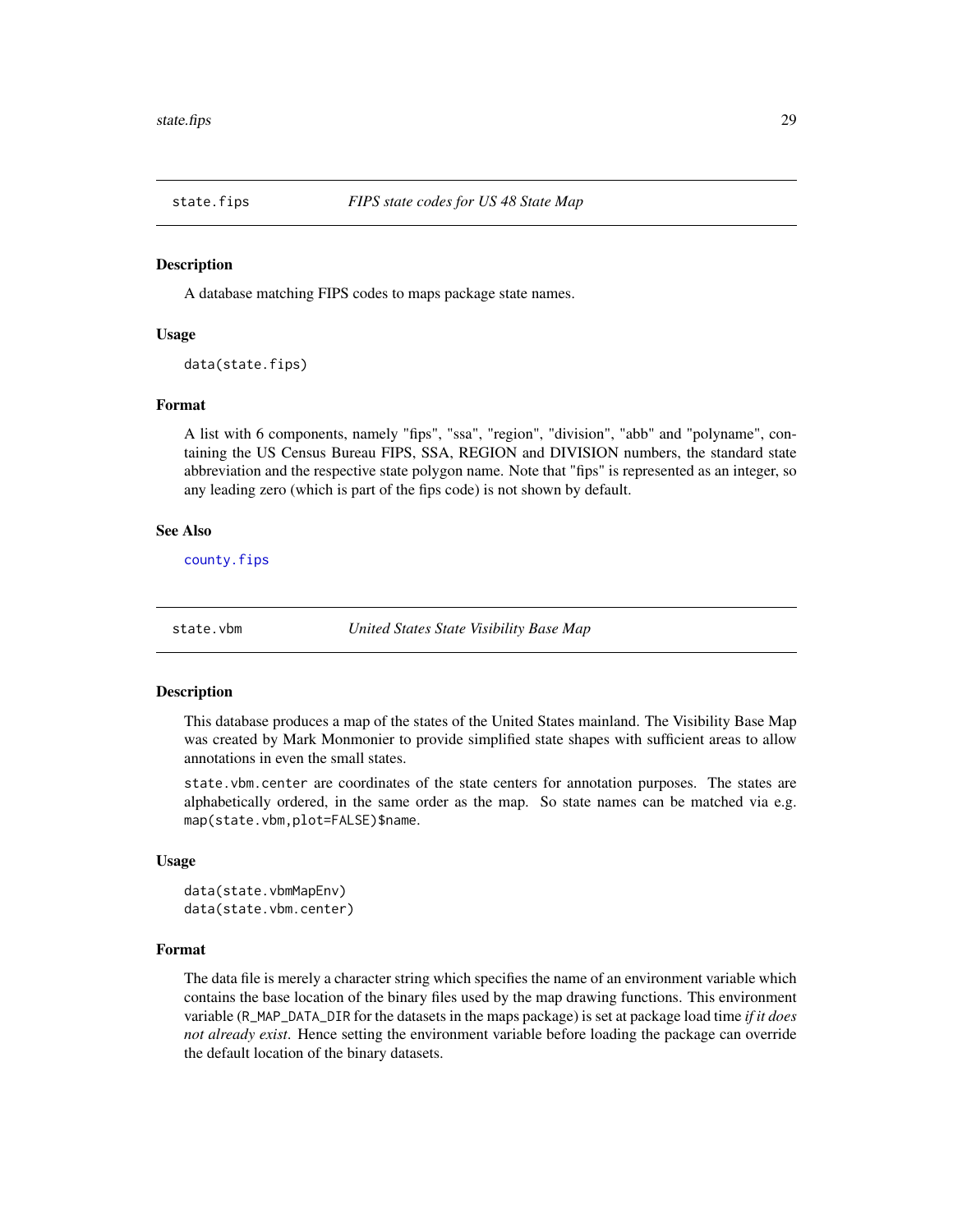#### <span id="page-29-0"></span>References

Richard A. Becker, and Allan R. Wilks, "Maps in S", *AT\&T Bell Laboratories Statistics Research Report [93.2], 1993.*

Richard A. Becker, and Allan R. Wilks, "Constructing a Geographical Database", *AT\&T Bell Laboratories Statistics Research Report [95.2], 1995.*

Mark Monmonier and George Schnell, "The Study of Population", *Elements, Patterns, Processes. Charles E. Merrill. Columbus, OH. 1982.*

#### See Also

[map](#page-11-1).

### Examples

 $map('state.vbm', fill = TRUE, col = palette())$ 

<span id="page-29-1"></span>

us.cities *Database of US cities*

### Description

This database is of us cities of population greater than about 40,000. Also included are state capitals of any population size.

### Format

A list with 6 components, namely "name", "country.etc", "pop", "lat", "long", and "capital", containing the city name, the state abbreviation, approximate population (as at January 2006), latitude, longitude and capital status indication (0 for non-capital, 1 for capital, 2 for state capital.

### **NOTE**

Some of the city names may be out of date. Please send any corrections to the package maintainer.

### See Also

[map.cities](#page-16-1)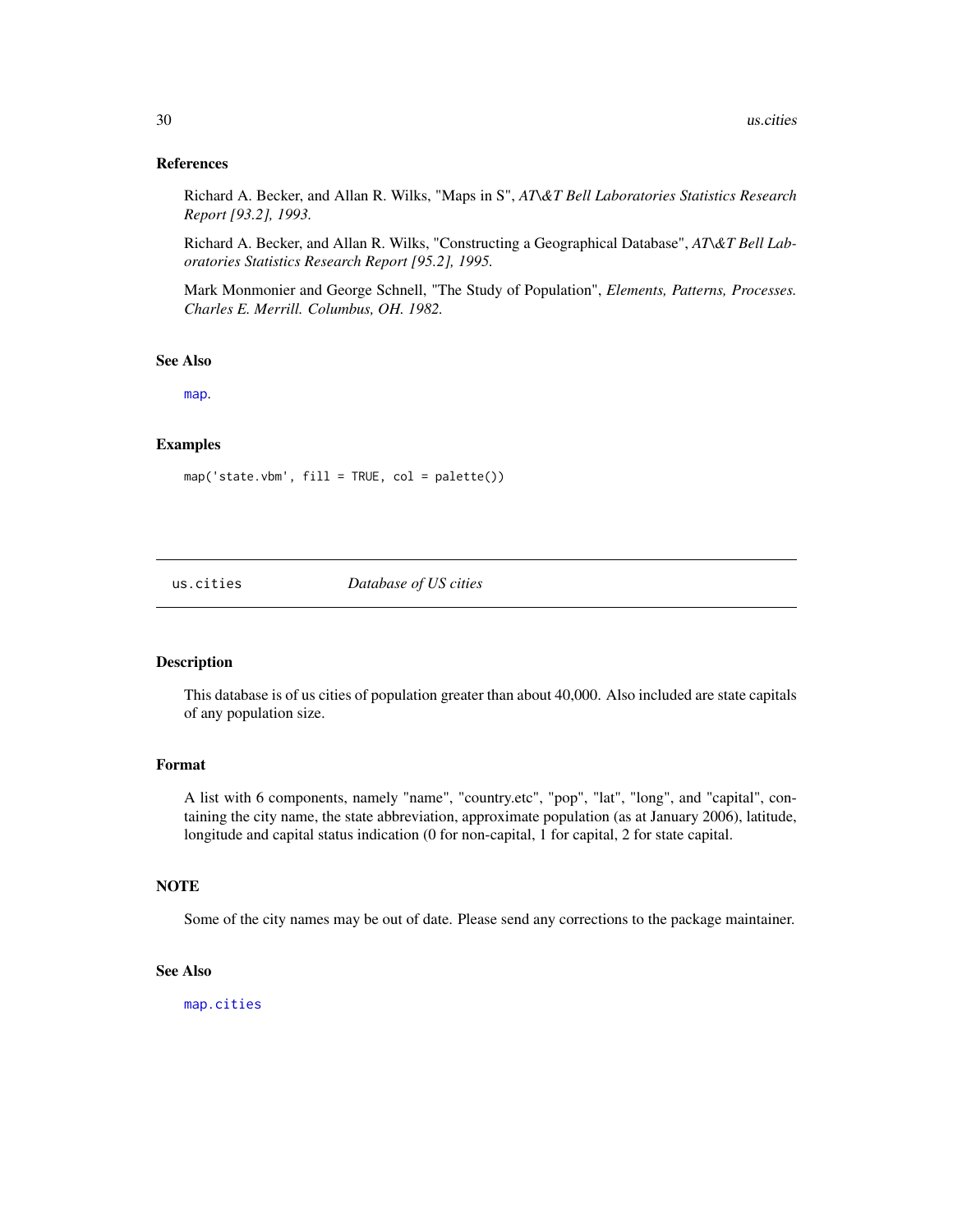This database produces a map of the United States mainland generated from US Department of the Census data (see the reference).

#### Usage

data(usaMapEnv)

### Format

The data file is merely a character string which specifies the name of an environment variable which contains the base location of the binary files used by the map drawing functions. This environment variable (R\_MAP\_DATA\_DIR for the datasets in the maps package) is set at package load time *if it does not already exist*. Hence setting the environment variable before loading the package can override the default location of the binary datasets.

### References

Richard A. Becker, and Allan R. Wilks, "Maps in S", *AT\&T Bell Laboratories Statistics Research Report [93.2], 1993.*

Richard A. Becker, and Allan R. Wilks, "Constructing a Geographical Database", *AT\&T Bell Laboratories Statistics Research Report [95.2], 1995.*

US Department of Commerce, Census Bureau, *County Boundary File,* computer tape, available from Customer Services, Bureau of the Census, Washingdon DC 20233.

### See Also

[map](#page-11-1).

### Examples

map('usa')

<span id="page-30-1"></span><span id="page-30-0"></span>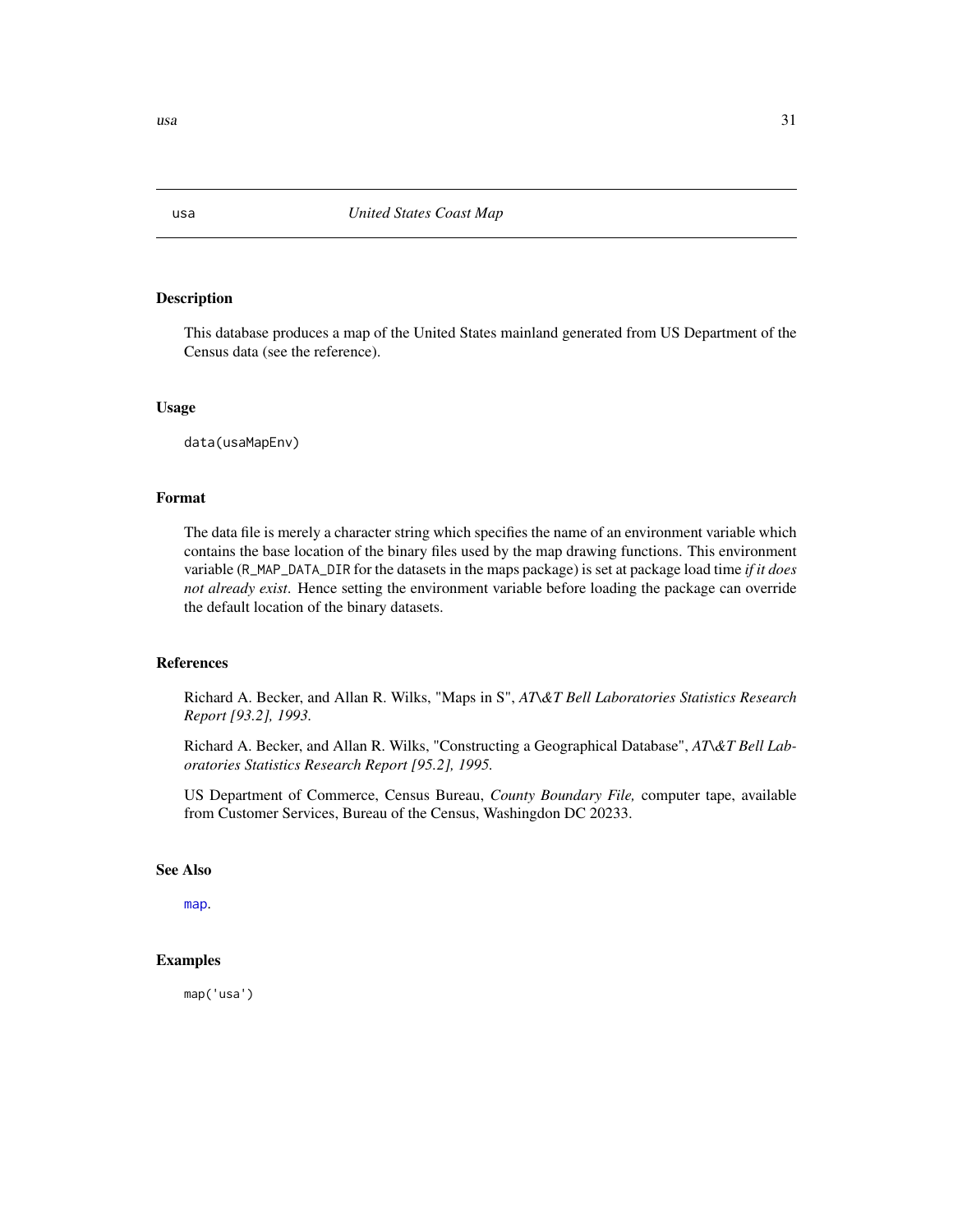<span id="page-31-1"></span><span id="page-31-0"></span>

This world map (updated in 2013) is imported from the public domain Natural Earth project (the 1:50m resolution version). It replaces a much older version based on the CIA World Data Bank II data. The old legacy data is still available in the package mapdata (v2.3.0).

#### Usage

data(worldMapEnv)

#### Format

The data file is merely a character string which specifies the name of an environment variable which contains the base location of the binary files used by the map drawing functions. This environment variable (R\_MAP\_DATA\_DIR\_WORLD) is set at package load time *if it does not already exist*. Hence setting the environment variable before loading the package can override the default location of the binary datasets.

#### Details

As of version 3.1, the world database no longer contains any lakes. These have been moved to a separate database called lakes. The legacy world map (dating from around 1990) has been removed from the package and is now available from the mapdata package in two different resolutions (worldHires and worldLores).

#### Source

The Natural Earth data set is in the public domain and available from [https://www.naturalearthda](https://www.naturalearthdata.com)ta. [com](https://www.naturalearthdata.com).

#### References

Richard A. Becker, and Allan R. Wilks, "Maps in S", *AT\&T Bell Laboratories Statistics Research Report [93.2], 1993.*

Richard A. Becker, and Allan R. Wilks, "Constructing a Geographical Database", *AT\&T Bell Laboratories Statistics Research Report [95.2], 1995.*

### See Also

[map](#page-11-1),[lakes](#page-10-1)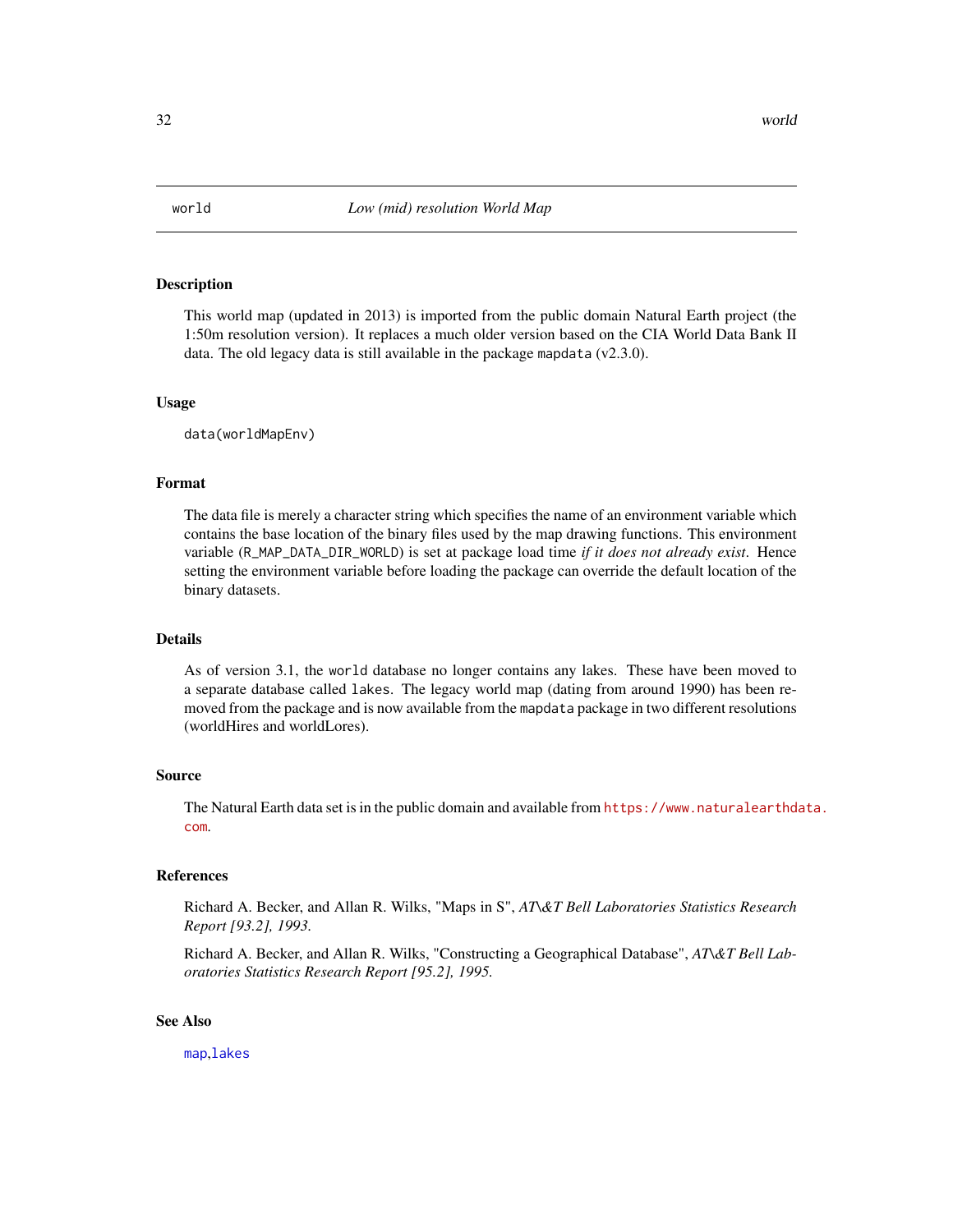#### <span id="page-32-0"></span>world.cities 33

#### Examples

```
# notice how some polygons extend beyond the [-180,180] interval:
map('world', fill = TRUE, col = 1:10)
# if you wrap at [-180,180], you also can get a clean closure of Antarctica
map('world', fill = TRUE, col = 1:10, wrap=c(-180,180) )
```
<span id="page-32-1"></span>

#### world.cities *Database of world cities*

### Description

This database is primarily of world cities of population greater than about 40,000. Also included are capital cities of any population size, and many smaller towns.

#### Usage

```
data(world.cities)
```
#### Format

A list with 6 components, namely "name", "country.etc", "pop", "lat", "long", and "capital", containing the city name, the country name, approximate population (as at January 2006), latitude, longitude and capital status indication (0 for non-capital, 1 for capital, 2 for China Municipalities, and 3 for China Provincial capitals)

### **NOTE**

Some of the country names and city names may be out of date. Please send any corrections to the package maintainer.

#### Source

The data were originally obtained from Stefan Helders' website (http://www.world-gazetteer.com), which now redirects to <http://www.populationmondiale.com>. There are no recent updates available.

### See Also

[map.cities](#page-16-1)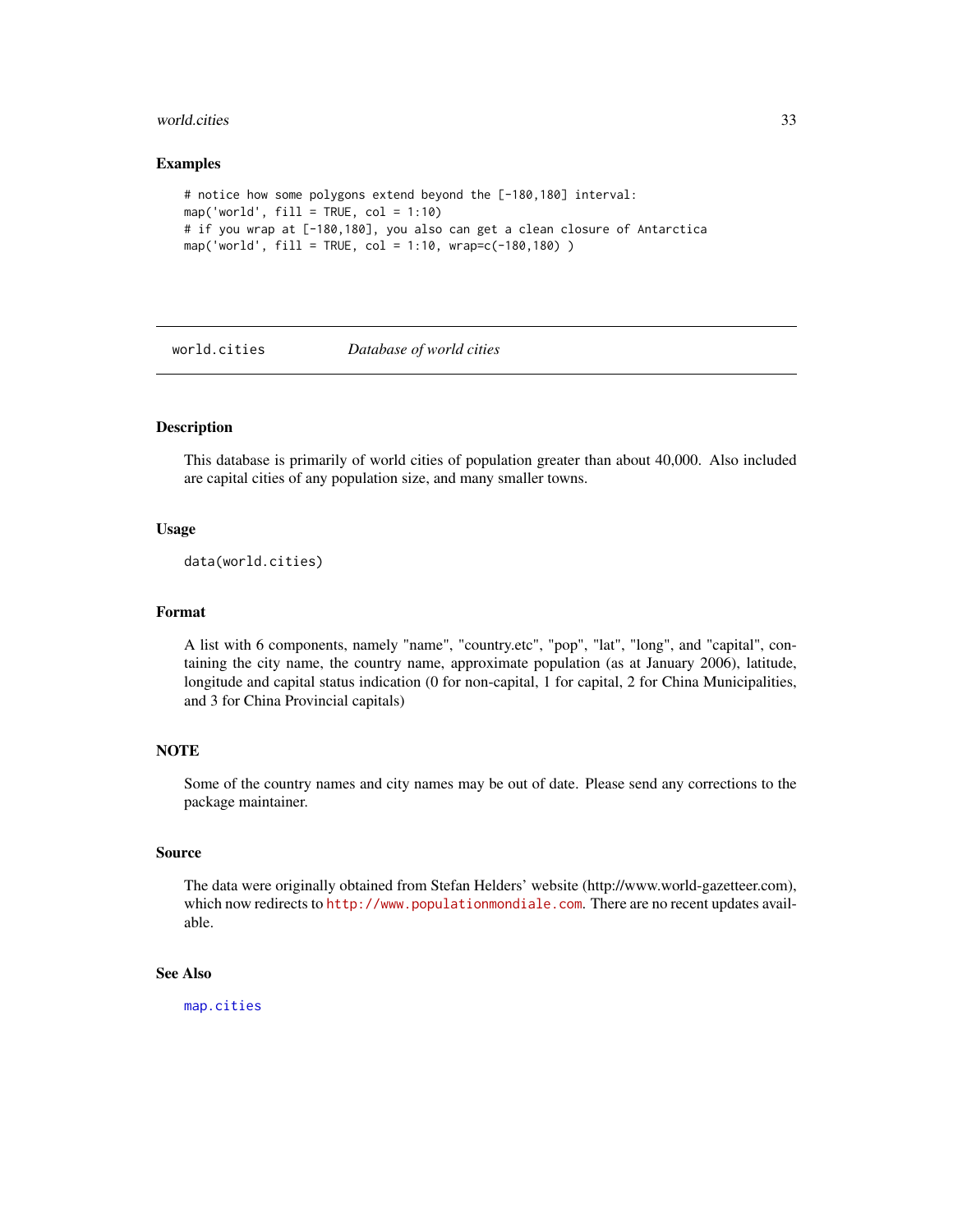<span id="page-33-0"></span>

This is an alternative version of the world database based on latitudes [0, 360), which then has the Pacific Ocean in the centre of the map.

#### Usage

data(world2MapEnv)

### Format

The data file is merely a character string which specifies the name of an environment variable which contains the base location of the binary files used by the map drawing functions. This environment variable (R\_MAP\_DATA\_DIR\_WORLD for the datasets in the maps package) is set at package load time *if it does not already exist*. Hence setting the environment variable before loading the package can override the default location of the binary datasets.

### **NOTE**

This data set is in fact largely obsolete. Often the same (more general) result can be obtained by using wrapping:

map("world", wrap= $c(0,360)$ )

This will also work fine with fill=TRUE or any other appropriate longitude interval (e.g.  $c(-90, 270)$ ).

However, world2 is useful when setting xlim to an interval crossing the 180 meridian.

#### Source

The public domain Natural Earth data set is available from <https://www.naturalearthdata.com>.

#### References

Richard A. Becker, and Allan R. Wilks, "Maps in S", *AT\&T Bell Laboratories Statistics Research Report [93.2], 1993.*

Richard A. Becker, and Allan R. Wilks, "Constructing a Geographical Database", *AT\&T Bell Laboratories Statistics Research Report [95.2], 1995.*

### See Also

[map](#page-11-1), [world](#page-31-1)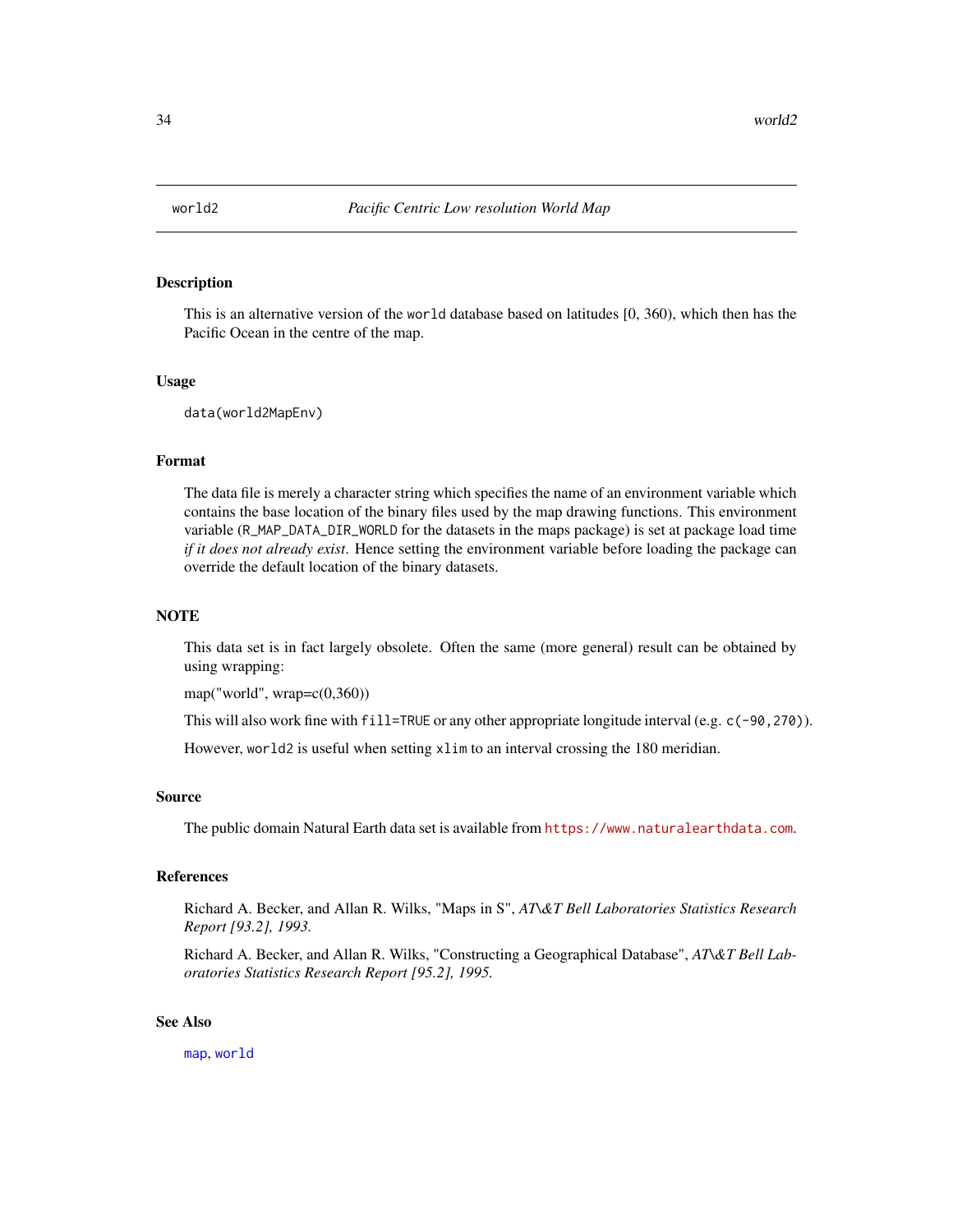#### world2 35

```
map('world2', xlim = c(100, 300))
map.axes()
# xlim is performed before wrapping:
map('world', wrap=c(0,360), xlim = c(100, 300))
# so to emulate "world2":
ww2 <- map('world', wrap=c(0,360), plot=FALSE, fill=TRUE)
map(ww2, xlim = c(100, 300), fill=TRUE)
```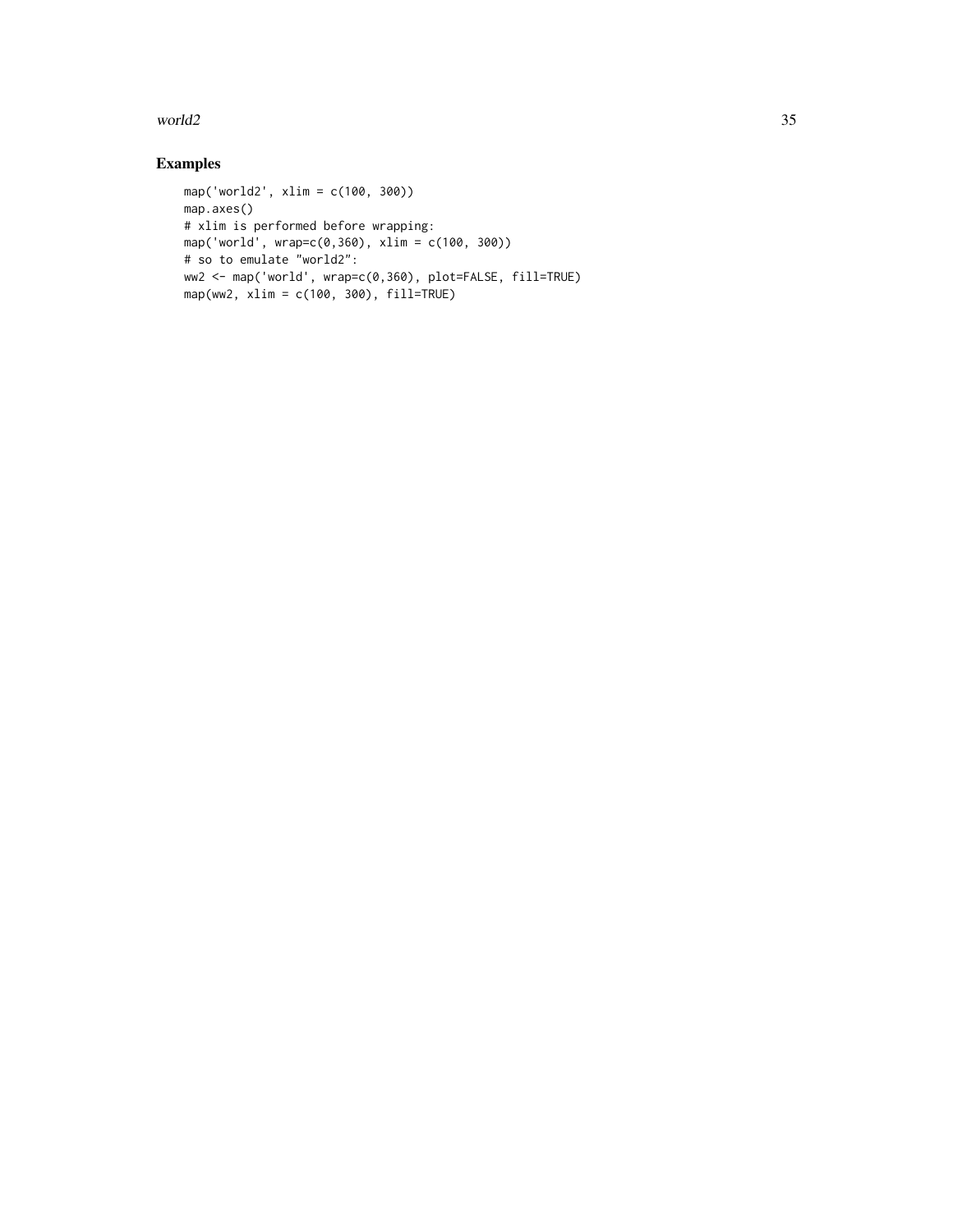# <span id="page-35-0"></span>Index

∗ datasets canada.cities , [3](#page-2-0) county , [4](#page-3-0) county.fips, [5](#page-4-0) france, [5](#page-4-0) iso3166 , [9](#page-8-0) italy , [10](#page-9-0) lakes , [11](#page-10-0) nz , [23](#page-22-0) ozone , [24](#page-23-0) state , [27](#page-26-0) state.carto, [28](#page-27-0) state.fips, [29](#page-28-0) state.vbm, [29](#page-28-0) us.cities, [30](#page-29-0) usa , [31](#page-30-0) world , [32](#page-31-0) world.cities, [33](#page-32-0) world2 , [34](#page-33-0) ∗ dplot area.map , [2](#page-1-0) match.map, [22](#page-21-0) smooth.map , [24](#page-23-0) ∗ hplot map , [12](#page-11-0) <code>map.axes</code>,  $16$ map.cities , [17](#page-16-0) map.scale, [19](#page-18-0) map.text, [20](#page-19-0) ∗ iplot identify.map, [6](#page-5-0) map.where , [21](#page-20-0) area.map , [2](#page-1-0) canada.cities , [3](#page-2-0) , *[18](#page-17-0)* county , [4](#page-3-0) , *[12](#page-11-0)* county.fips , [5](#page-4-0) , *[29](#page-28-0)* countyMapEnv *(*county *)* , [4](#page-3-0) france, [5](#page-4-0) franceMapEnv *(*france *)* , [5](#page-4-0) grep , *[22](#page-21-0)* identify , *[7](#page-6-0)* identify.default , *[6](#page-5-0)* identify.map, [6](#page-5-0) iso.alpha *(*iso.expand *)* , [7](#page-6-0) iso.expand , [7](#page-6-0) , *[9](#page-8-0)* iso3166, [8](#page-7-0), [9](#page-8-0) italy , [10](#page-9-0) italyMapEnv *(*italy *)* , [10](#page-9-0) lakes , [11](#page-10-0) , *[32](#page-31-0)* lakesMapEnv *(*lakes *)* , [11](#page-10-0) map, [2](#page-1-0)[–4](#page-3-0), [6](#page-5-0), [10](#page-9-0), [11](#page-10-0), [12](#page-11-0), [20](#page-19-0)[–23](#page-22-0), [27,](#page-26-0) [28](#page-27-0), [30](#page-29-0)[–32](#page-31-0), *[34](#page-33-0)* map.axes , *[15](#page-14-0)* , [16](#page-15-0) , *[19](#page-18-0)* map.cities , *[4](#page-3-0)* , [17](#page-16-0) , *[30](#page-29-0)* , *[33](#page-32-0)* map.grid , *[15](#page-14-0)* map.scale , *[15](#page-14-0)* , [19](#page-18-0) map.text , *[8](#page-7-0)* , *[15](#page-14-0)* , [20](#page-19-0) map.where , *[6,](#page-5-0) [7](#page-6-0)* , [21](#page-20-0) mapproject , *[3](#page-2-0)* , *[13](#page-12-0)* , *[18](#page-17-0)* match.map , *[2](#page-1-0)* , *[8](#page-7-0)* , [22](#page-21-0) , *[25](#page-24-0)* nz , [23](#page-22-0) nzMapEnv *(*nz *)* , [23](#page-22-0) ozone , [24](#page-23-0) par , *[14](#page-13-0)* pmatch , *[22](#page-21-0)* points , *[18](#page-17-0)* polygon , *[15](#page-14-0)* readOGR , *[27](#page-26-0)* smooth.map , [24](#page-23-0)